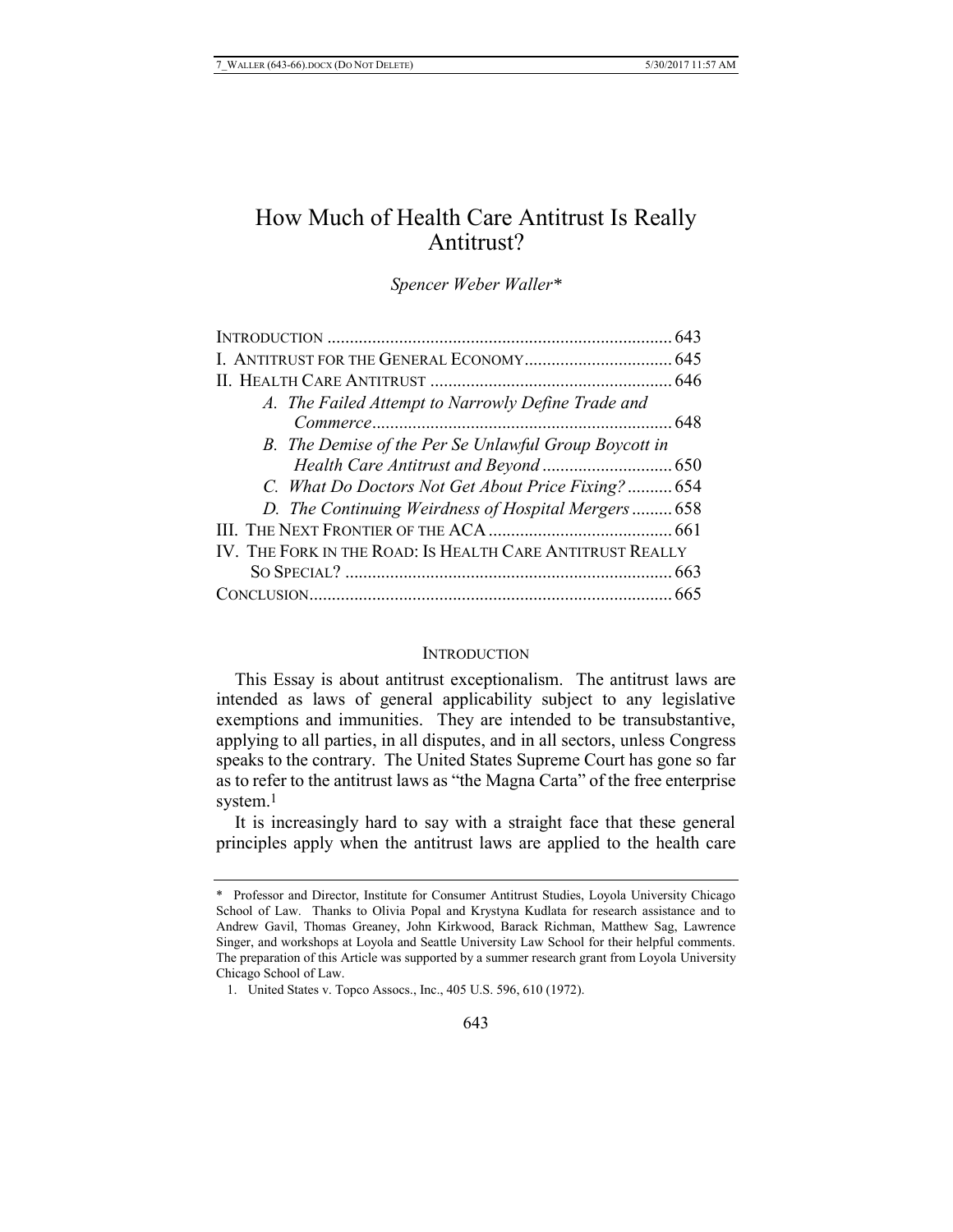sector. The health care sector has long maintained that it is unique, and that the application of traditional antitrust principles will produce bad results for society. Unlike most industries—where courts were quick to reject variations of this argument under the Sherman Act since the earliest days of the Sherman Act—health care antitrust cases often produce different results.

While I do not argue that this is true in every case on all issues, I seek to document how this came to pass in critical areas of antitrust law over the past four decades, how it distorted the law for health care providers, and in some cases infected other areas of antitrust law as well. I suggest that the law in action differs greatly for this sector from the law on the books. This in turn raises important rule of law and policy questions as the health care sector continues to grow and evolve, as well as how it deals with nonantitrust regulatory changes imposed by the Affordable Care Act ("ACA") and what is to follow. 2 In short, we have reached a fork in the road, and therefore must confront either returning to the application of traditional antitrust principles in the health care sector or creating a more conscious and well-thought-out comprehensive scheme of sectoral regulation that clearly set forth when competition rules are secondary to other policy goals.

Part I of this Essay briefly outlines the general antitrust law framework that is supposed to apply to all market participants and the defenses and arguments that traditionally fail to persuade courts when faced with arguments that antitrust law produces bad results for society. Part II discusses how litigation often works differently in key health care antitrust issues where the lower courts often conduct a guerilla campaign against accepted Supreme Court precedent. Part II specifically examines how lower courts carved out their own peculiar body of health care antitrust law in four key areas, both creating outlier results from generally accepted antitrust policy and occasionally having these results influence or distort accepted antitrust doctrine more generally. Part III analyzes how similar arguments about antitrust exceptionalism are currently playing out against the background of continuing health care industry consolidation and the changes encouraged by the ACA. Part IV proposes the two available paths going forward that the legal system must choose

<sup>2.</sup> Patient Protection and Affordable Care Act, Pub. L. No. 111-148, 124 Stat. 119 (2010) (codified as amended in scattered sections of 26 and 42 of the United States Code); *see also* OFFICE OF THE LEGISLATIVE COUNSEL, 111-1 COMPILATION OF PATENT PROTECTION AND AFFORDABLE CARE ACT (2010) (consolidating amendments made by the Affordable Care Act and the Health Care and Education Reconciliation Act, prepared for the United States House of Representatives by Legislative Counsel).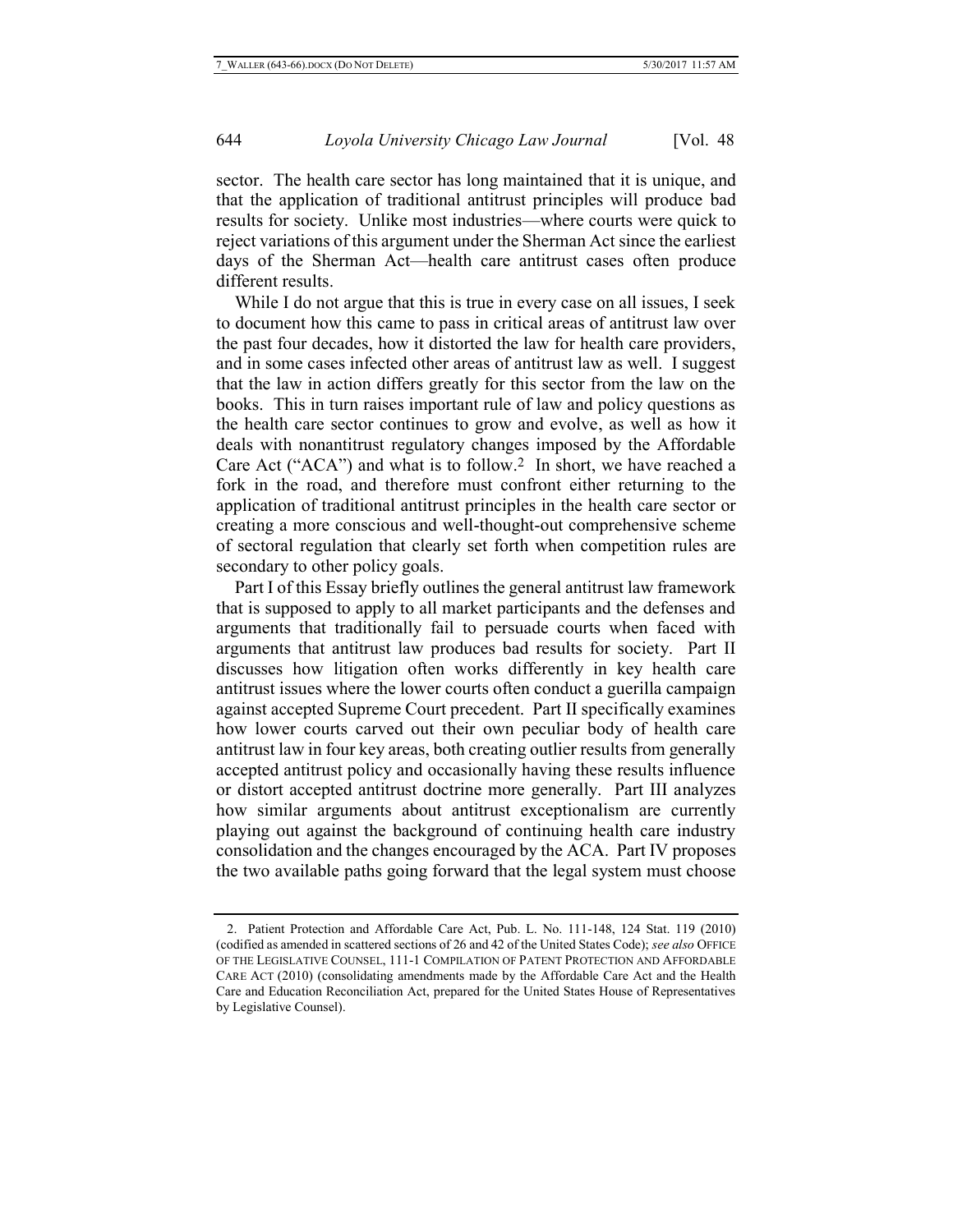between to have a consistent and meaningful law of health care antitrust, rather than a series of ad hoc choices that often deviate from accepted antitrust law and economic policy.

# I. ANTITRUST FOR THE GENERAL ECONOMY

Antitrust provides the ground rules for a market economy. Section 1 of the Sherman Act prohibits anticompetitive agreements.3 Section 2 of the Sherman Act prohibits monopolization and attempted monopolization by powerful single firms.4 Finally, section 7 of the Clayton Act prohibits mergers and acquisitions that may produce a substantial lessening of competition or that tend to create a monopoly.5

Antitrust is intended to be transsubstantive, applying to all types of private market behavior. Building on these basic prohibitions, what emerged is a large body of case law and an equally large body of agency guidelines, consent decrees, speeches, and scholarship interpreting and applying these rules to all parts of the economy—except where Congress created statutory immunities and exemptions.6 In the same way the Federal Rules of Civil Procedure are intended to apply to all types of cases involving all types of parties, the antitrust laws are the basic background rules for business behavior of all types in all areas of trade and commerce unless, and until, Congress dictates otherwise.

As a result, the Supreme Court, from the earliest days of the Sherman Act, rejected certain types of defenses it viewed as a frontal assault on the basic premises of the antitrust laws that competitive markets work to the benefit of society as a whole. First, the Court quickly rejected the argument that price-fixing agreements were permissible if the industry in question (mostly early railroad cases) was not conducive to competition and that collusion was necessary to avoid ruinous competition.7 Second, the Court rejected the assertion that a price-fixing agreement was lawful if it set a reasonable price.8 Third, the Court rejected virtually all assertions of social welfare justifications that concede the harm to competition, but assert that the conduct was necessary to achieve some

<span id="page-2-0"></span><sup>3.</sup> 15 U.S.C. § 1 (2012).

<sup>4.</sup> *Id.* § 2.

<sup>5.</sup> *Id.* § 18.

<sup>6.</sup> *See generally* AM. BAR ASS'N, SECTION OF ANTITRUST LAW, FEDERAL STATUTORY EXEMPTIONS FROM ANTITRUST LAW, MONOGRAPH NO. 24 (2007) (surveying statutory immunities to federal antitrust laws).

<sup>7.</sup> United States v. Trans-Mo. Freight Ass'n, 166 U.S. 290, 547–48 (1897).

<sup>8.</sup> United States v. Trenton Potteries Co., 273 U.S. 392, 39–98 (1927); United States v. Addyston Pipe & Steel Co., 85 F. 271, 276-78 (6th Cir. 1898), *modified and aff'd*, 175 U.S. 211 (1899).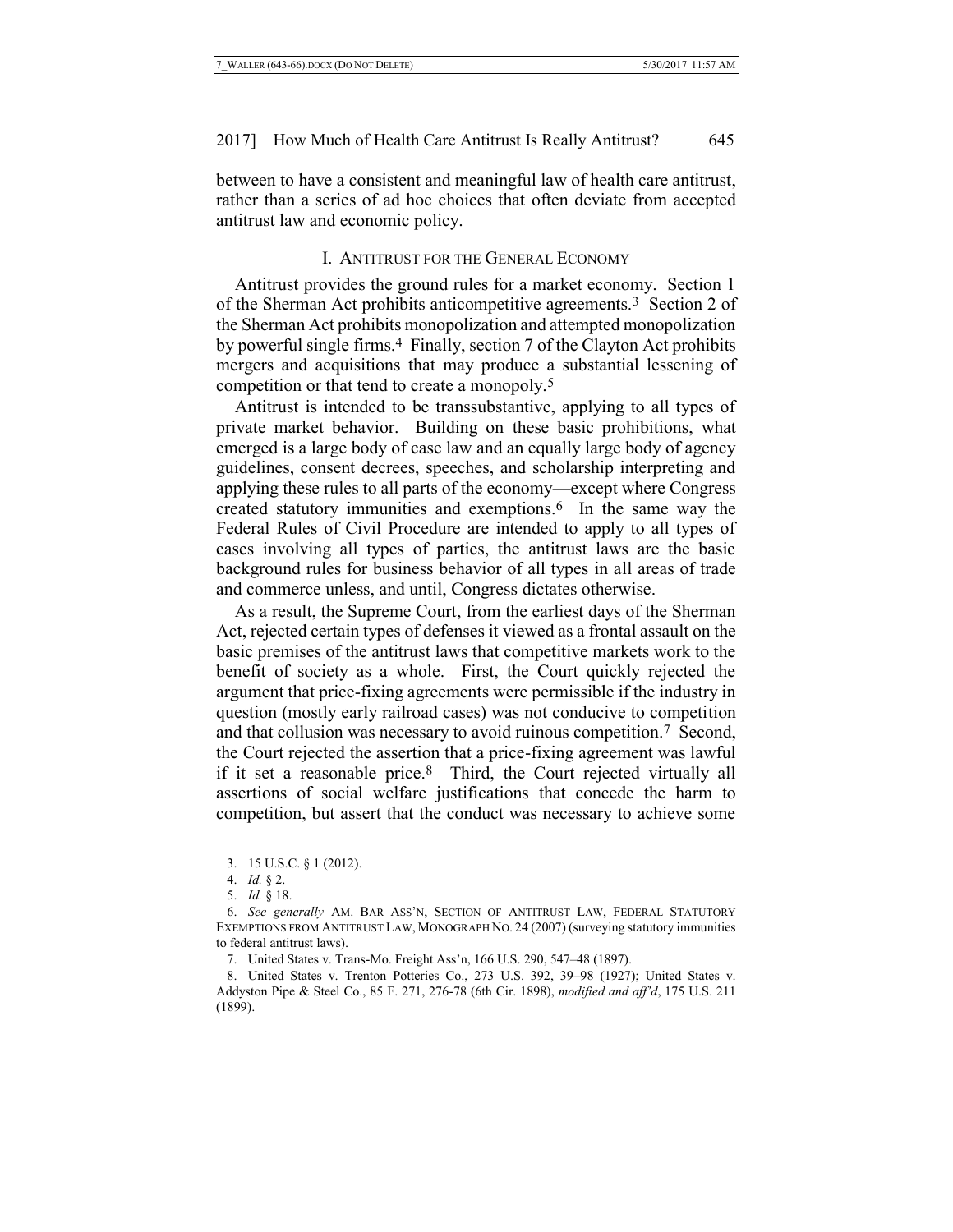broader societal benefit.9 Fourth, the Court rejected a learned profession exemption, but it may use the necessary ethical rules of a profession to apply the normal antitrust rules in a slightly less restrictive manner.10 Fifth, courts generally reject the notion that industries are too high tech, too complicated, or too important for the normal rules to apply.11 All of this assumes that Congress has not enacted some comprehensive statutory regulatory scheme, exemption, or immunity changing the application of the normal rules. In short, the Sherman and Clayton Acts mandate market competition and it is up to Congress, and not the courts, to deviate from that mandate.

#### <span id="page-3-1"></span>II. HEALTH CARE ANTITRUST

Health care antitrust is a peculiarly American obsession. In most countries, there is some form of single payor health insurance scheme and/or a national health system (supplemented by private insurance), that effectively relies on comprehensive regulation in place of competition law to take care of the needs of citizens.<sup>12</sup>

<span id="page-3-0"></span>In the United States, the government's role is limited primarily to various state and federal benefit programs, while the main industry actors outside of the United States Department of Veterans Affairs are almost all private parties subject to the full antitrust law with certain limited exemptions.13 The United States health care sector thus attracts a significant amount of government antitrust enforcement and numerous private lawsuits given its size and prominence in the United States

<sup>9.</sup> Nat'l Soc'y of Prof'l Eng'rs v. United States, 435 U.S. 679, 695–96 (1978).

<sup>10.</sup> *Id.* at 681, 696; Goldfarb v. Va. State Bar, 421 U.S. 773, 786–91 (1975).

<sup>11.</sup> United States v. Apple Inc., 791 F.3d 290, 297–98 (2d Cir. 2015), *cert. denied*, 136 S. Ct. 1376 (2016); United States v. Microsoft Corp., 253 F.3d 34, 49–50 (D.C. Cir. 2001), *cert. denied*, 534 U.S. 952 (2001).

<sup>12.</sup> *See* Wolf Sauter, *The Impact of EU Competition Law on National Health Care Systems*, 38 EUR. L. REV. 457, 458 (2013) (discussing, in part, EU competition laws and the policy objectives of national health care systems).

<sup>13</sup>*. See* Pension Funding Equity Act of 2004, Pub. L. No. 108-218, 118 Stat. 596 (noting the resident match exception); *see also* Health Care Quality Improvement Act of 1986, 42 U.S.C. § 11101 (1986) (illustrating the peer review exception); *but cf.* National Health Planning and Resources Development Act of 1974 ("NHPRDA"), Pub. L. No. 93-641, 88 Stat. 2225 (1975) (creating various federal, state, and local bodies that would coordinate their activities for health planning). The Supreme Court in *National Gerimedical Hospital & Gerontology Center v. Blue Cross of Kansas City* stated that the NHPRDA was "not so incompatible with antitrust concerns as to create a pervasive repeal of the antitrust laws for every action taken in response to the health care planning process." 452 U.S. 378, 392–93 (1981) (noting Blue Cross' refusal to offer a provider contract to a hospital that had failed to obtain approval from the local health planning agency designated by that Act was not exempt from the antitrust laws under the doctrine of implied immunity).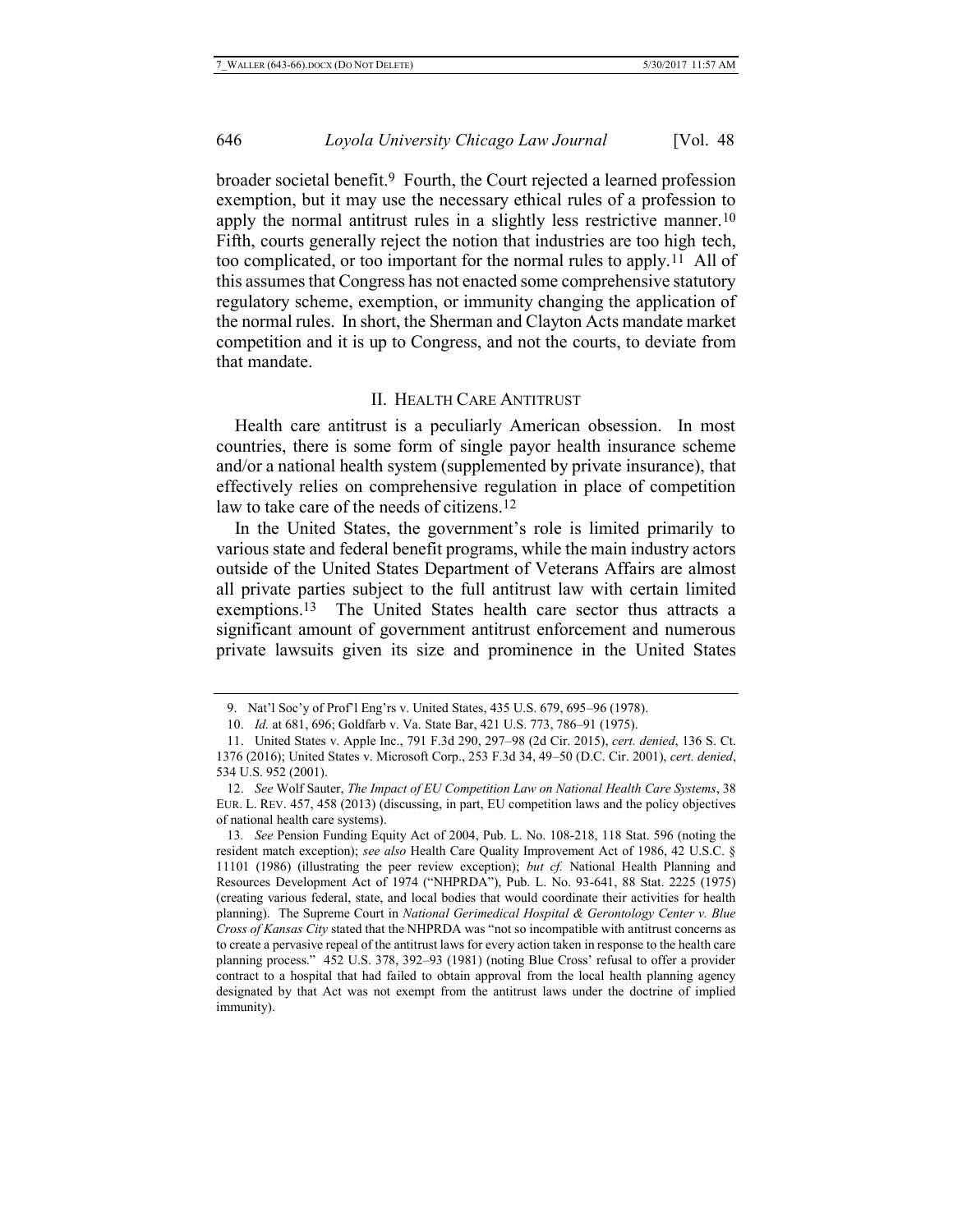economy and the inherently private nature of its health care system.

So, what does "health care antitrust" mean? One easy answer is the normal application of the antitrust laws and policies to the unique facts and economics of the health care industry. This is probably the assumption of many health law antitrust courses in United States law schools and the various course books and treatises in the field.<sup>14</sup>

<span id="page-4-1"></span><span id="page-4-0"></span>But a closer examination of how antitrust actually plays out in the health law sector reveals a more complicated and troubling pattern. While the United States Supreme Court is fairly consistent in its application of traditional antitrust principles in health care settings, the lower courts are not.<sup>15</sup> There are many areas where the law in action differs from the law on the books, but something more virulent is happening here. The lower courts often appear to be conducting a guerilla law against the traditional antitrust principles they would apply without hesitation if the industry involved would be semiconductors, industrial machinery, ice cream, or transportation.16

This disconnect has two important consequences. First, health care antitrust often deviates in important ways from the rest of antitrust law producing peculiar and inexplicable results. Second, the outlier results in health care antitrust often migrate and infect more general areas of antitrust, thus producing unintended changes in general doctrines.

This Part highlights four different areas of antitrust doctrine where an unauthorized health care specific set of rules developed and one or both of these consequences occurred. Part II.A discusses the evolution of the interstate commerce requirement for antitrust in the health care area and the near-death experience for general antitrust doctrine in the 1980s in the Supreme Court. Part II.B examines how health care tempered and relaxed the per se rule against group boycotts and how general antitrust doctrine embraced these changes. Part II.C analyzes the overly lenient treatment of physician price fixing in contrast to the vigilant criminal prosecution in virtually all other sectors of the economy. Part II.D looks at hospital mergers where the lower courts and agencies have allowed defenses and relief that would be laughable in most other contexts.

<sup>14.</sup> *See, e.g*., BARRY R. FURROW ET AL., HEALTH LAW 43 (2d ed. 2000); *see generally* DAVID MARX, JR. & JAMES SNEED, ANTITRUST AND HEALTHCARE: MEETING THE CHALLENGE (2d ed. 1998) (discussing health law and policy in the form of a practitioner's treatise).

<sup>15.</sup> *See generally* Clark C. Havighurst & Barak D. Richman, *The Provider Monopoly in Health Care*, 89 OR. L. REV. 847 (2011) (discussing, in part, the impact on consumers of a health care monopoly particularly as it relates to antitrust issues).

<sup>16.</sup> *See* William L. Reynolds & Spencer Weber Waller, *Legal Process and the Past of Antitrust*, 48 SMU L. Rev. 1811, 1824–27 (1995) (examining other antitrust contexts where lower courts contest validity of otherwise binding Supreme Court precedent).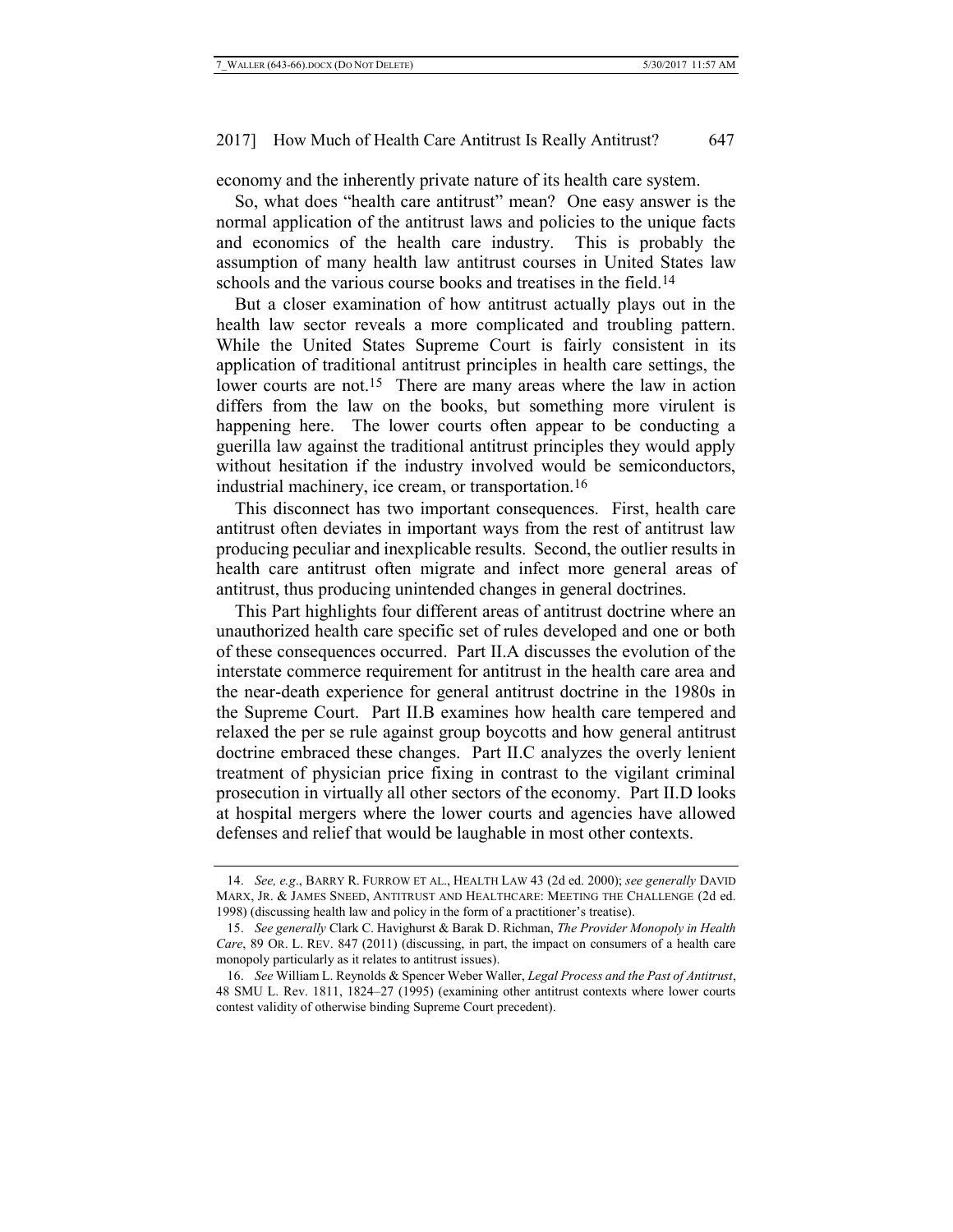#### *A. The Failed Attempt to Narrowly Define Trade and Commerce*

To violate the federal antitrust laws, the unlawful conduct must constitute trade or commerce in, or affecting, interstate or foreign commerce.17 The definition of interstate commerce in antitrust has waxed and waned in conjunction with the general interpretation of the commerce clause. The very first antitrust case decided by the Supreme Court in 1895, held that manufacturing was not interstate commerce and thus beyond the scope of the Sherman Act.18 Over the first forty years of the twentieth century, the scope of the Commerce Clause expanded until 1942, when the Supreme Court held that even the crops of a single farmer consumed or sold within a state affected interstate commerce sufficiently to be covered by New Deal agricultural production restrictions.19 In recent years, the Supreme Court cut back somewhat on the scope of the Commerce Clause, but primarily in the area of noneconomic regulatory legislation where the Court felt the connection between the prohibited conduct and interstate commerce was too tenuous.20

The definition of trade or commerce in interstate commerce for health care antitrust cases has differed significantly and resulted in a near death experience for most health care cases involving employment relationships between doctors and hospitals or practice groups. The first time the Supreme Court considered these issues was in *American Medical Association v. United States*, a 1943 case challenging an alleged boycott of group health plans in the District of Columbia.21 Because this case was brought under section 3 of the Sherman Act, which governs trade and commerce in the District of Columbia, the government only had to show that the trade or commerce affected the District of Columbia, rather than prove it affected interstate or foreign commerce.22 The Supreme Court held that the practice of medicine was indeed trade and commerce and upheld the violation alleged in the complaint.23

The Court next considered similar allegations involving the Oregon State Medical Society and its attempts to bar various group plans in that

<sup>17.</sup> 15 U.S.C. §§ 1–2, 18, 45 (2012).

<sup>18.</sup> United States v. E. C. Knight Co., 156 U.S. 1, 16–18 (1895).

<sup>19.</sup> Wickard v. Filburn, 317 U.S. 111, 128 (1942).

<sup>20.</sup> *See* United States v. Morrison, 529 U.S. 598, 612–15 (2000) (holding that Congress cannot regulate noneconomic, violent criminal conduct simply because of the aggregate effect such conduct may have on interstate commerce); United States v. Lopez, 514 U.S. 549, 564–68 (1995) (finding that the Gun-Free School Zones Act of 1990 cannot be sustained under cases that uphold regulations on activities that affect interstate commerce in the aggregate).

<sup>21.</sup> 317 U.S. 519, 526–28 (1943).

<sup>22.</sup> *Id.* at 529.

<sup>23.</sup> *Id.* at 536.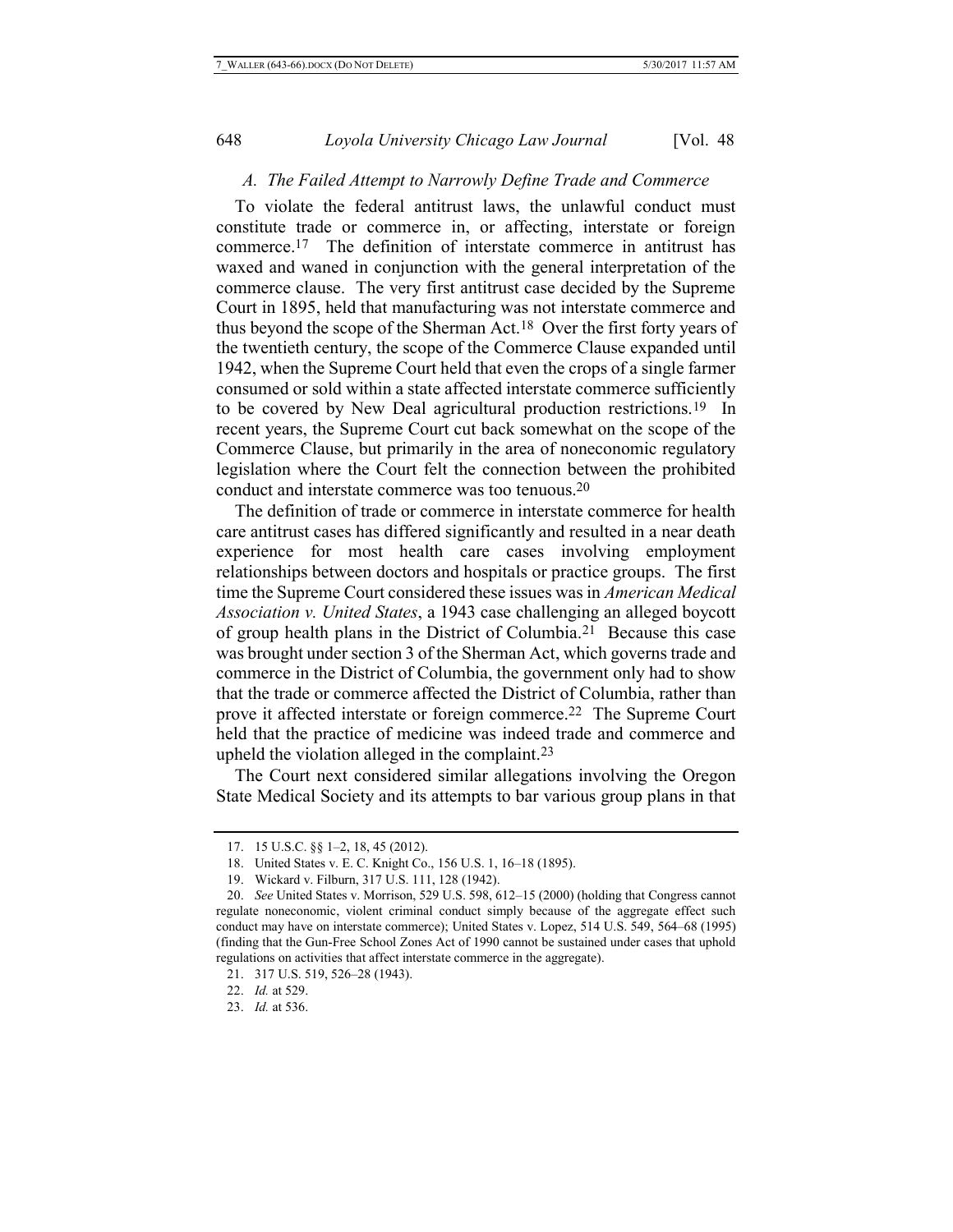state.24 Although the Court held again that the practice of medicine was trade and commerce, it also held that such trade or commerce did not constitute interstate trade or commerce,25 a holding seemingly foreclosed by New Deal precedents, such as the seminal *Wickard v. Filburn* case. 26

Going forward, the Court alternated between narrow and broad interpretations of interstate commerce in health care antitrust cases. In 1976, in *Hospital Building Co. v. Trustees of Rex Hospital Trustees*, the Court held that the proper test was whether the restraint, if successful, would have a substantial effect on interstate commercial activity.27 A mere four years later, the Court in *McLain v. Real Estate Board of New Orleans, Inc.*, held instead that the focus should be on whether the defendants' *activities* (and not the restraint itself) allegedly infected by the antitrust violation "have a not insubstantial effect on the interstate commerce involved."28

This crucial distinction played out a decade later in *Summit Health, Ltd. v. Pinhas*. 29 In *Pinhas*, an ophthalmologist surgeon sued the hospital that revoked his staff privileges, its owner, and various medical staff for an unlawful conspiracy to eliminate competition in eye surgery in the greater Los Angeles area.30 The Supreme Court held in a 5–4 decision that Pinhas alleged the requisite effect on interstate commerce.31 The majority held in an opinion by Justice Stevens that the proper test was a measure of the potential harm that ensues if the restraint was successful, not upon the actual consequences of the restraint.32

The dissent written by Justice Scalia characterized the majority as introducing a new test of whether the line of commerce of the defendant, from which the plaintiff had been excluded, affected interstate commerce.33 The dissent urged the Court to return to the pre-*McLain* line of cases and require a factual nexus between the harm suffered by the plaintiff and interstate commerce.34 Here, the four dissenting Justices found no such nexus because the market for eye surgery in Los Angeles

- 32. *Id.* at 330–31.
- 33. *Id.* at 335 (Scalia, J., dissenting).
- 34. *Id.* at 335–36.

<sup>24.</sup> United States v. Or. State Med. Soc'y, 343 U.S. 326, 328 (1952).

<sup>25.</sup> *Id.* at 338.

<sup>26.</sup> 317 U.S. 111, 128 (1942).

<sup>27.</sup> 425 U.S. 738, 745–47 (1976).

<sup>28.</sup> 444 U.S. 232, 246 (1980) (citing Hosp. Bldg. Co. v. Trs. of Rex Hosp., 425 U.S. 738, 745  $(1976)$ .

<sup>29.</sup> 500 U.S. 322 (1991).

<sup>30.</sup> *Id.* 326–28.

<sup>31.</sup> *Id.* at 333.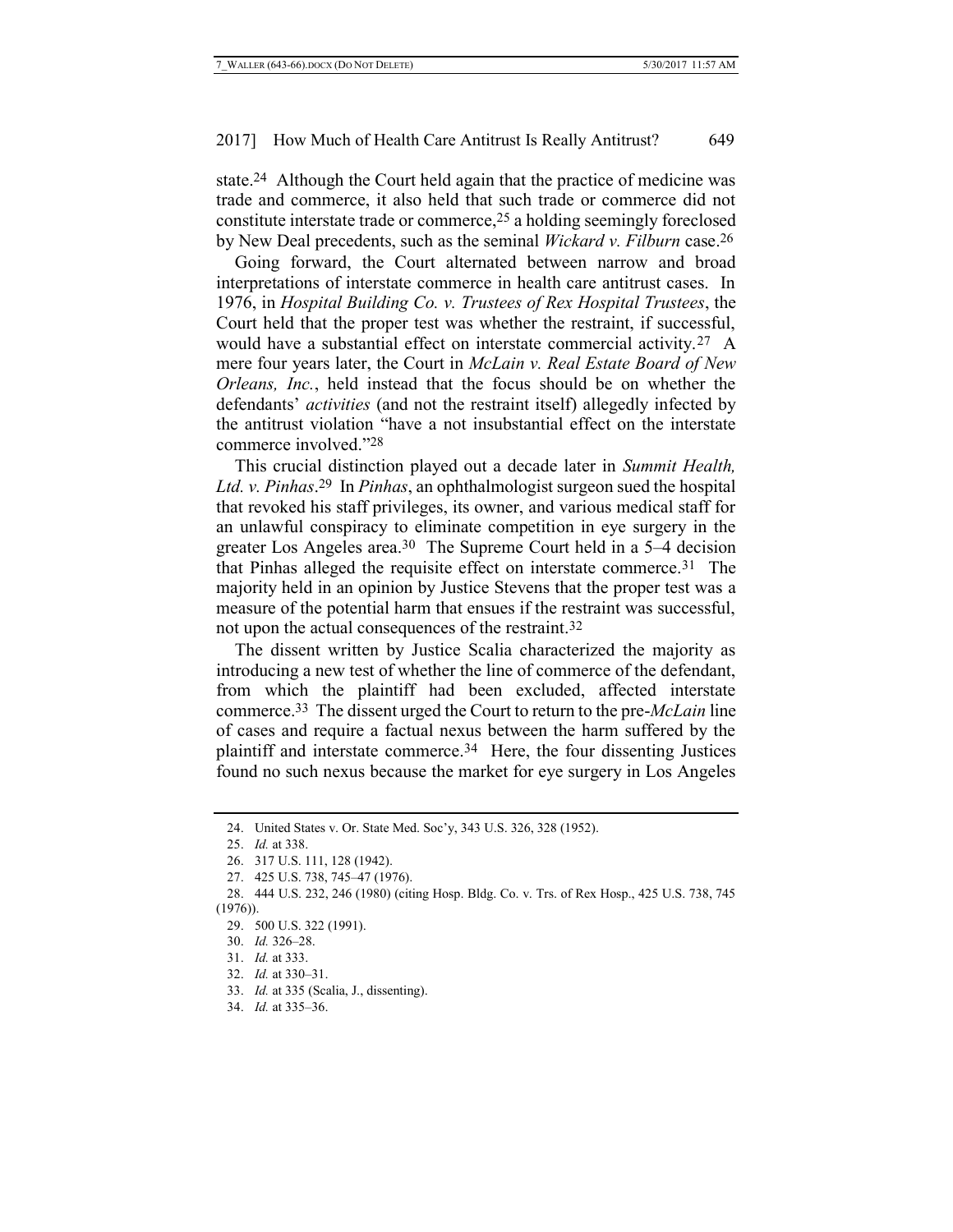was a competitive one, both before and after the alleged boycott.<sup>35</sup>

Had the dissent prevailed, this would have eliminated virtually all antitrust claims by health care providers against their employers or the hospitals where they enjoyed staff and admitting privileges. The exclusion of a single health care professional will seldom affect interstate commerce in most relevant product and service health care markets. Cutting off such claims was, in fact, an important motivation for the fourmember dissent, and the many circuit courts that followed such an approach prior to *Pinhas*. 36

# *B. The Demise of the Per Se Unlawful Group Boycott in Health Care Antitrust and Beyond*

This Part discusses how the profession turned to two different lines of attack to limit the flood of group boycott claims that began in the 1970s, in connection with the termination of a doctor's employment or hospital privileges. First, hospitals and doctors obtained a statutory exemption protecting most peer review decisions from antitrust scrutiny if certain procedures were followed.37 And second, health care defendants vigorously challenged whether all group boycotts (if not immune) were per se illegal, a movement that was to have broader implications for antitrust doctrine.

Group boycott law historically was a subject of contention in antitrust law.38 The black letter law traditionally stated that concerted refusals by competitors not to deal with other competitors (group boycotts) were per se unlawful.39 The problem with such holdings and dicta was not the

<sup>35.</sup> *Id.* at 340.

<sup>36.</sup> *Id.* at 334–42; *see also* Josephine M. Hammack, *The Antitrust Laws and the Medical Peer Review Process*, 9 J. CONTEMP. HEALTH L. & POL'Y 419, 420 n.8 (1993) (citing *Health Care Statute Immunizes Physicians Involved in Peer Review*, 58 ANTITRUST & TRADE REG. REP. (BNA) No. 58, at 265, 273 (Feb. 22, 1990)) (analyzing the circuit split on whether peer review does affect interstate commerce).

<sup>37.</sup> *See* Patrick v. Burget, 486 U.S. 94, 105 (1988) (holding that the state-action doctrine does not protect peer-review activities from federal antitrust law).

<sup>38.</sup> *See, e.g.*, James A. Rahl, *Per Se Rules and Boycotts Under the Sherman Act: Some Reflections on the* Klor's *Case*, 45 VA. L. REV. 1165, 1171 (1959) (identifying the Supreme Court's "difficulty in articulating an internally consistent rationale" for interpreting antitrust law in relation to boycotts).

<sup>39.</sup> *See* United States v. Gen. Motors Corp., 384 U.S. 127, 145–47 (1966) (holding that substantial restraint on price competition is unlawful per se when effected "by combination or conspiracy"); Klor's, Inc. v. Broadway-Hale Stores, Inc., 359 U.S. 207, 212 (1959) ("Group boycotts, or concerted refusals by traders to deal with other traders, have long been held to be in the forbidden category."); Fashion Originators' Guild of Am., Inc. v. FTC, 312 U.S. 457, 467 (1941) (finding that the aim of the combination at issue "was the interested destruction of one type of manufacture and sale which competed" and thus fell within the "policy and prohibition of the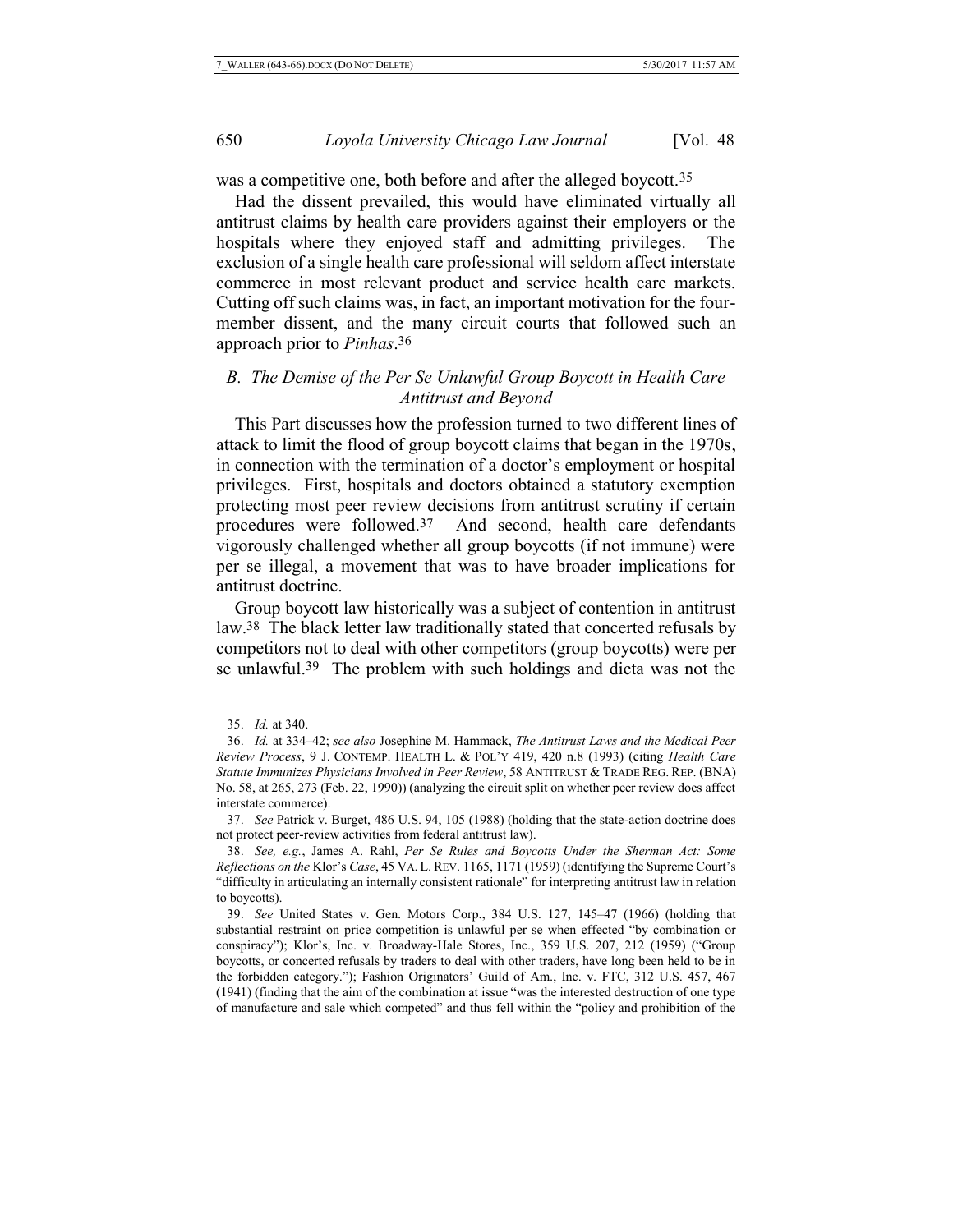specific cases decided by the Supreme Court, but was the result on counseling and litigation where the effect on competition was less obvious and the motivations behind the refusal to deal were less obviously related to competitive concerns.40 All joint or membership organizations need some rules to exist and not every denial or termination of membership or privileges is motivated by a purpose or effect to harm competition. For example, I would not be allowed to admit patients or perform surgery at a hospital because I am not a medical doctor.

The situation is more complicated when a licensed physician is fired from her practice group or denied staff privileges at her hospital by a group of decision makers that include competitors in her area of practice. The situation becomes more problematic when a physician is terminated because of a negative peer review rooted in staff beliefs that the terminated physician is below par, but the physician believes more sinister motives are at work or that the review process is flawed.

The early case law indicating that such group refusals to deal were per se unlawful led to a flood of private treble damage antitrust suits relating to staff privileges, credentialing, peer review, exclusive dealing arrangements, and other employment situations.41 As long as group boycotts, or at least some group boycotts, remained per se unlawful, defendants were conclusively presumed to have violated the antitrust laws once the plaintiffs alleged and proved the existence of the group decision to terminate the plaintiff<sup>42</sup>.

The consensus of most commentators is that the majority of these cases involved legitimate, but disputed, assessments of qualifications or performance.43 Many of these cases also involved illegitimate pretenses more likely based on race, religion, age, gender, or more idiosyncratic interpersonal issues, but only rarely the desire to harm competition at the core of the antitrust laws.

Sherman and Clayton Acts").

<sup>40.</sup> Molinas v. Nat'l Basketball Ass'n, 190 F. Supp. 241, 242–44 (S.D.N.Y. 1961) (dismissing an antitrust boycott of claim of convicted gambler banned from playing in the National Basketball Association).

<sup>41.</sup> *See, e.g.*, Andrew K. Dolan & Richard S. Ralston, *Hospital Admitting Privileges and the Sherman Act*, 18 HOUS. L.REV. 707, 712–13, 724–78 (1981) (analyzing admitting privileges before and after antitrust law applicability); William R. Drexel, *The Antitrust Implications of the Denial of Hospital Staff Privileges*, 36 U. MIAMI L. REV. 207, 208–10 (1982) (discussing the extent to which antitrust laws provide a remedy for the denial of staff privileges); Clark C. Havighurst, *Doctors and Hospitals: An Antitrust Perspective on Traditional Relationships*, 1984 DUKE L.J. 1071, 1078–79 (discussing the expanding decision-making role of hospitals).

<sup>42.</sup> *See supra* Part II.A (discussing the additional effect on interstate commerce).

<sup>43.</sup> *See, e.g.*, Thomas L. Greaney, *Quality of Care and Market Failure Defenses in Antitrust Health Care Litigation*, 21 CONN. L. REV. 605, 613, 665 (1989).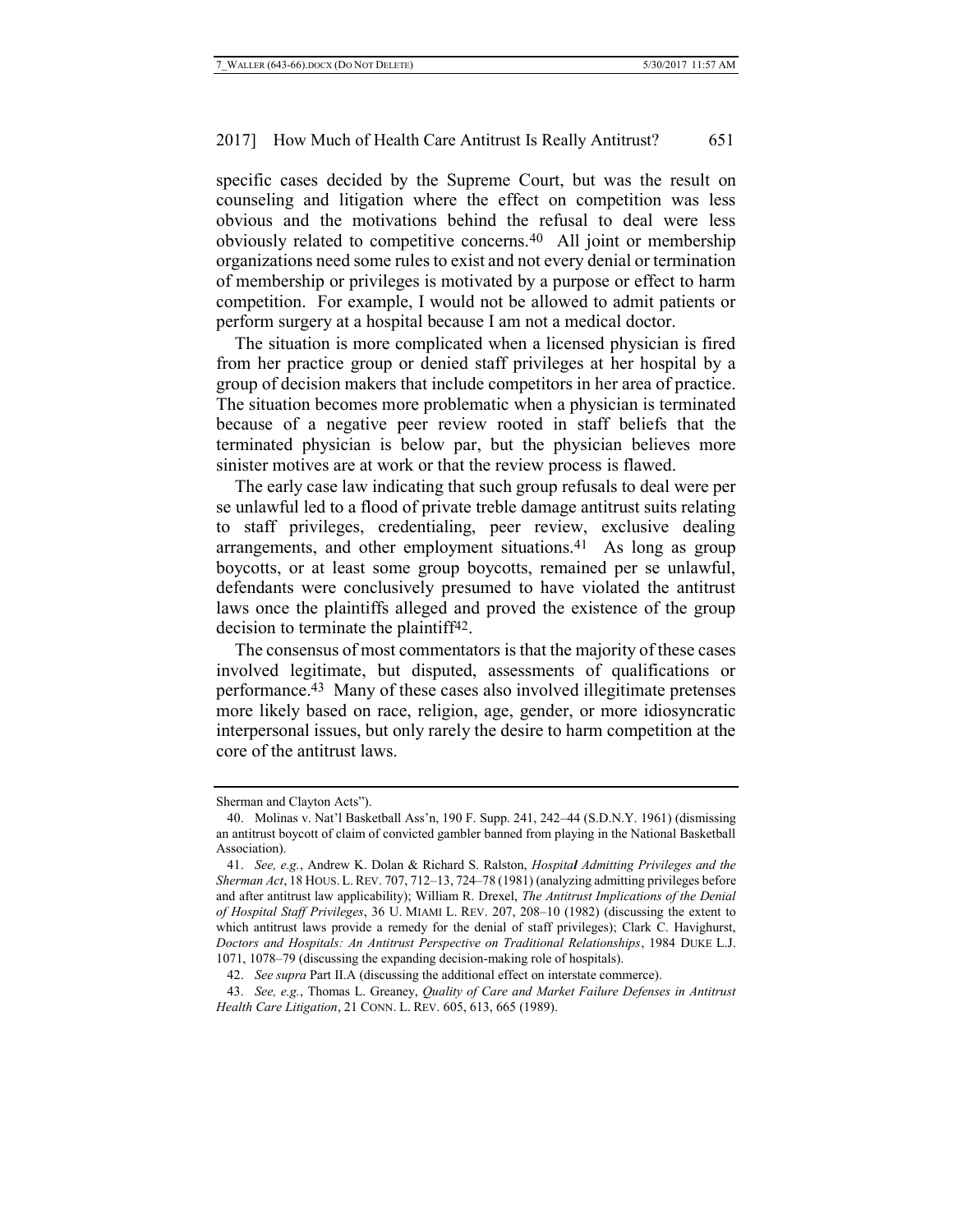Regardless of the state of the law, the lower courts simply refused to award treble damages, attorney fees, and costs every time a doctor was terminated from employment or hospital privileges, especially when other bodies of law (e.g., civil rights or employment law) provided more nuanced remedies for the likely basis of the lawsuit. In so doing, the lower courts often found excuses to apply the rule of reason to such antitrust allegations that normally imposed an insurmountable burden on the plaintiff to define the relevant market and show that her exclusion unreasonably harmed competition in that market, rather than just harmed her own financial interests.<sup>44</sup> This guerrilla war against accepted doctrine bled into other areas of group boycott law and eventually resulted in a later Supreme Court decision establishing the rule of reason as the default rule for all group boycott cases, unless the plaintiff can credibly show they were excluded to harm market competition.<sup>45</sup>

In the eternal yin and yang of the battle between antitrust plaintiffs and defendants, plaintiffs tried to adapt to this new reality. Cases formerly styled as group boycott claims were recast as tying or exclusive-dealing cases when the plaintiff was excluded for his or her practice or hospital.46 This effort culminated in *Jefferson Parish Hospital District No. 2 v. Hyde—*another Supreme Court health care antitrust opinion—and also nearly overturned settled doctrine regarding tying law.47 Although

<sup>44</sup>*. See generally* Phillip A. Proger, *Fundamentals of Antitrust Law*, AHLA-PAPERS P02129701 (1997) (analyzing lower court decisions rejecting application of the per se rule). *See, e.g.*, Wilk v. Am. Med. Ass'n, 719 F.2d 207, 226 (7th Cir. 1983), *cert. denied*, 467 U.S. 1210 (1984) (reversing a per se verdict in a boycott case brought by chiropractors); Anglin v. Blue Shield of Va., 693 F.2d 315, 321 (4th Cir. 1982) (holding that the defendant, which refused to offer policies permitting exclusion of an insured's wife if she has other insurance, was not guilty of an illegal boycott); Langston Corp. v. Standard Register Co., 553 F. Supp. 632, 639–40 (N.D. Ga. 1982) (holding that a group purchasing agreement between VHA and a single supplier of hospital forms was not a per se illegal boycott against another supplier); Everhart v. Jane C. Stormont Hosp., No. 79-4191, 1982 WL 1833, at \*2 (D. Kan. Feb. 18, 1982) (holding that an alleged boycott of physicians by two hospitals was inappropriate for treatment under per se rule for reasons related to the differences in operation of professions and other businesses, and the Court's limited knowledge of the professions).

<sup>45.</sup> *E.g.*, Nw. Wholesale Stationers, Inc. v. Pac. Stationary & Printing Co., 472 U.S. 284, 297– 98 (1985) (rejecting a per se analysis in a group boycott case).This movement also led to the enactment of a narrow exemption for the health care industry which prevented antitrust claims involving peer review if the defendants followed certain defined procedures in their decisionmaking process. *See also supra* note [13](#page-3-0) (discussing the federal government's role in the health care industry and citing to relevant federal statutes).

<sup>46.</sup> *See* Peter J. Hammer & William M. Sage, *Antitrust, Health Care Quality, and the Courts*, 102 COLUM. L. REV. 545, 579–80, 579 n.85 (2002) ("In some of these cases, one gets the impression that courts make a conscious effort not to frame the claim as a boycott in order to avoid addressing a complicated and confusing area of law.").

<sup>47.</sup> 466 U.S. 2, 31 (1984), *abrogated by* Ill. Tool Works Inc. v. Indep. Ink, Inc., 547 U.S. 28 (2006).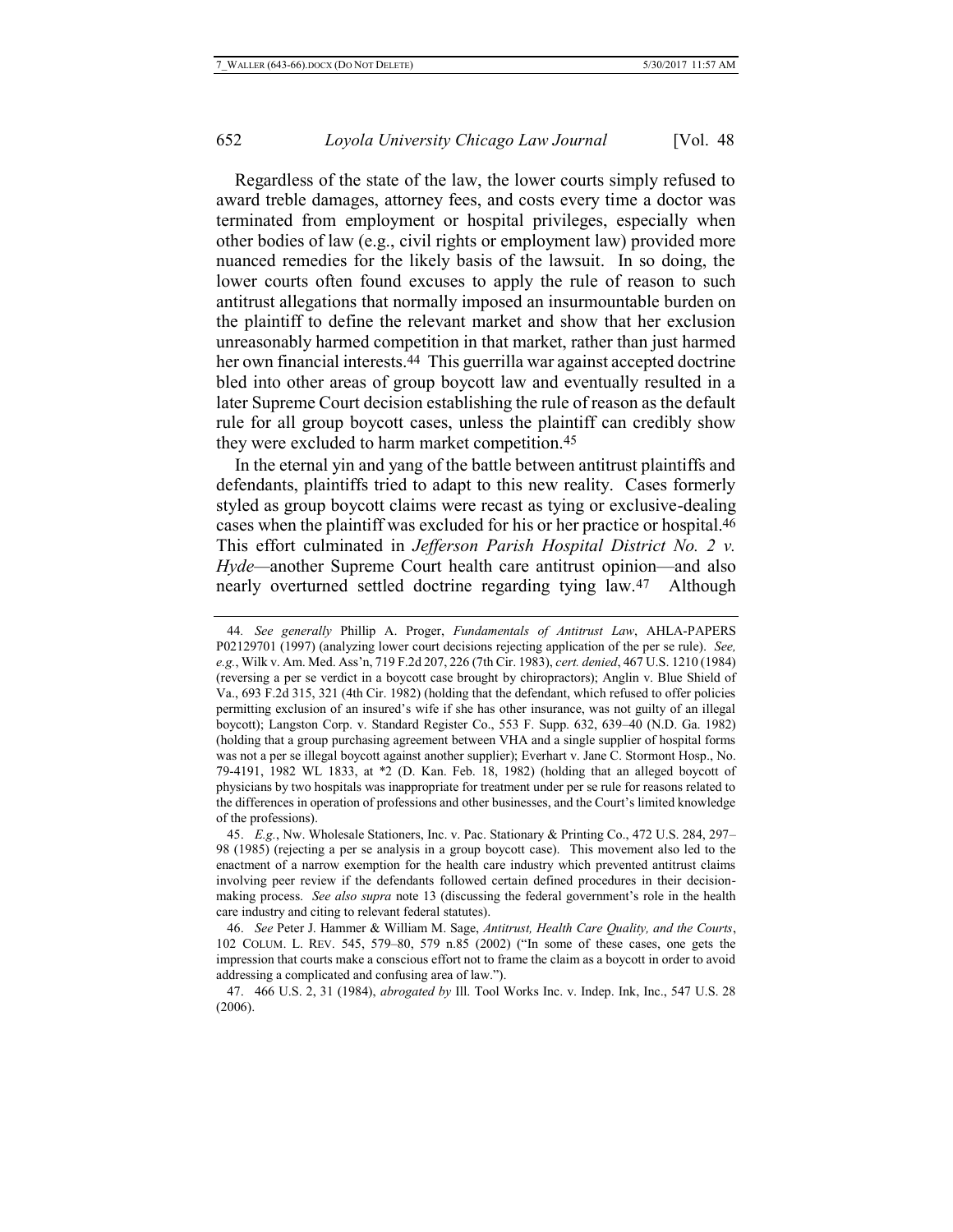unanimous in result, the two opinions exhibited a truly "Jekyll and Hyde" view of the applicable law.

Dr. Hyde's antitrust claim asserted that the hospital that formerly employed him entered into a per se unlawful arrangement with a competing anesthesiology group that conditioned, or tied, the provision of this group's anesthesia services to the use of hospital operating rooms. The Court's 5–4 majority opinion held that tying claims remained per se illegal if plaintiffs establish that the use of one product or service was conditioned on the use of another product or service, the defendant held market power over the tying product or service, and the tying arrangement affects more than a de minimis amount of commerce.48 For the majority, Dr. Hyde's claim involved two services—the hospital's operating rooms and the anesthesiology services. 49 There was a separate demand for each product because a patient's doctor often preferred to use his or her own anesthesiologist, instead of those of the group with exclusive access to the hospital.<sup>50</sup> The tying claim, however, failed, because the hospital had only a 30 percent share of the relevant market in New Orleans, below the level necessary to coerce patients or doctors into accepting the tied product or service.51

Justice O'Connor's concurrence analyzed the issues in an almost opposite fashion, while simultaneously agreeing that the plaintiff's claim failed.52 She initially found that only one product was involved because no reasonable patient would want an operation without anesthesia.53 While agreeing that the defendant lacked market power, the concurrence chided the majority for two additional reasons. First, in her view, the majority was requiring virtually all the work of the rule of reason with none of its benefits and considerations of efficiencies.54 Second, she found it peculiar that the same exact claim when styled as tying—from the patient's point of view—would be quasi per se illegal, but when viewed as exclusive dealing—from the competing anesthesiologist's view—it would be judged under the more demanding rule of reason standard.55

The issue is not whether the Supreme Court got these cases right, but

- 52. *Id.* at 33.
- 53. *Id.* at 43.
- 54. *Id.* at 34–35.
- 55. *Id.* at 43–46.

<sup>48.</sup> *Id.* at 31–32.

<sup>49.</sup> *Id.* at 4–8.

<sup>50.</sup> *Id.* at 22–25.

<sup>51.</sup> *Id.* at 6–8, 26.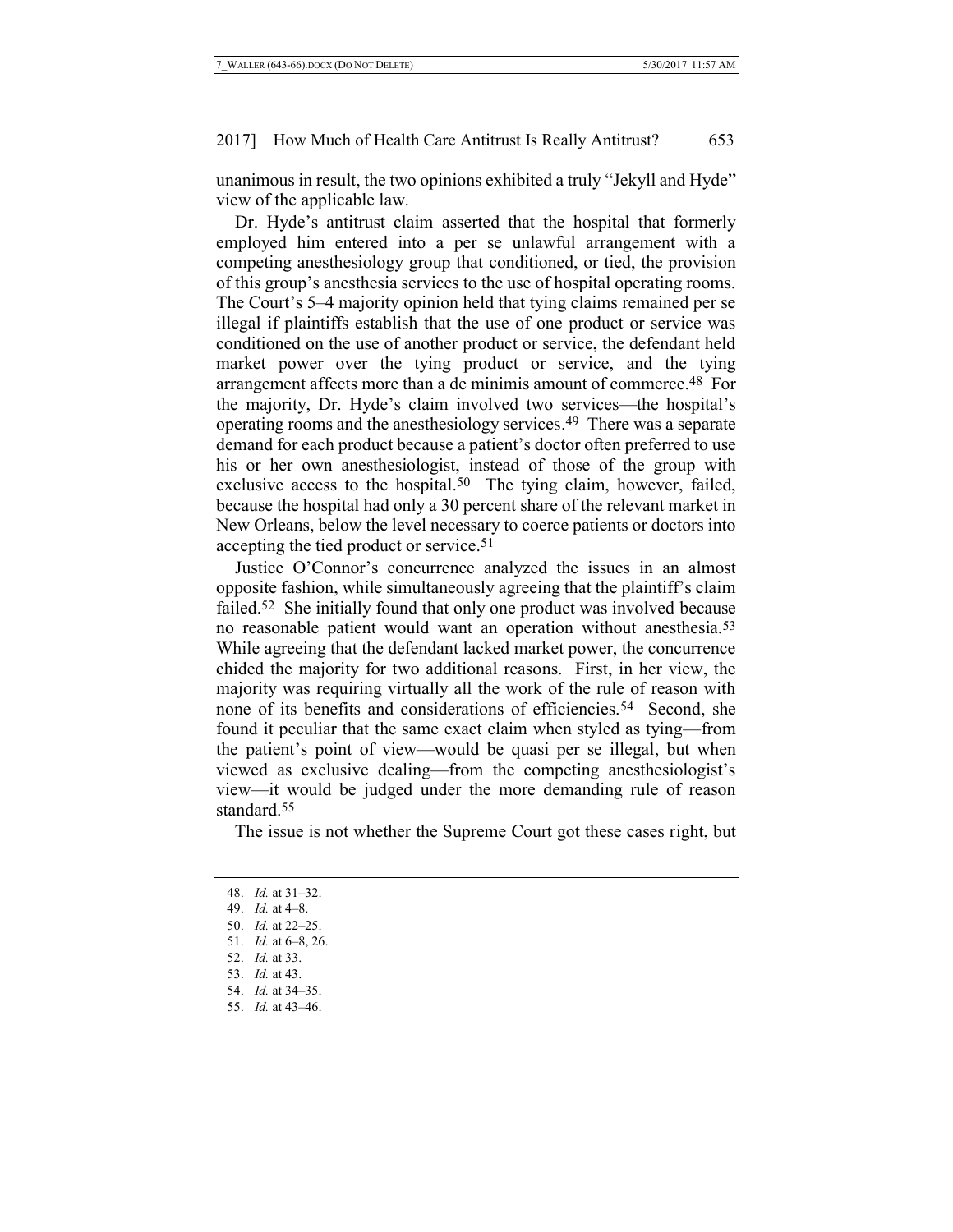rather how, once again, the perceived needs of the health care industry and the hydraulics of the lower court's guerilla war resulted in an important change in doctrine, and in another case nearly so, affecting the many because of the perceived needs of the few.56

# *C. What Do Doctors Not Get About Price Fixing?*

A large percentage of the doctors in private practice have failed to understand, or comply with, the core message of antitrust law regarding the setting of prices. The bedrock rule of antitrust is that price fixing and related horizontal practices like bid rigging, market division, and customer allocation are per se unreasonable and hence unlawful.57 Once the agreement to engage in these practices is established, the defendants' conduct is conclusively presumed unlawful.58 The professional stature of the defendants is irrelevant, as are the reasons behind the conspiracy, the asserted reasonableness of the prices set, any lack of power by the defendants, lack of effect on the market, any purported efficiencies that would have resulted, or the purported societal benefits of such price fixing.59 Such per se unlawful cartel-type agreements have been dubbed the "supreme evil" of antitrust, 60 and are normally prosecuted as criminal felony violations with heavy jail sentences for individuals and whopping fines for corporate defendants.<sup>61</sup>

<sup>56.</sup> *Cf.* SCIENCE FICTION QUOTATIONS: FROM THE INNER MIND TO THE OUTER LIMITS 197 (Gary Westfahl ed., 2005) ("Spock: In any case, were I to invoke logic, logic clearly dictates that the needs of the many outweigh the needs of the few. Kirk: Or the one." (quoting STAR TREK II, THE WRATH OF KHAN (Paramount Pictures, 1982))).

<sup>57.</sup> *See* Palmer v. BRG of Ga., Inc., 498 U.S. 46, 48–49 (1990) (involving an allocation agreement between bar exam review providers that violated the Sherman Act); FTC v. Superior Ct. Trial Lawyers Ass'n, 493 U.S. 411, 430–32 (1990) (holding per se unlawful a boycott by court appointed lawyers with the aim to force the District of Columbia to increase hourly compensation); Catalano, Inc. v. Target Sales, Inc., 446 U.S. 643, 647–49 (1980) (noting that price fixing is the "archetypal example" of an unlawful per se violation even if the fixes themselves are reasonable); United States v. Socony-Vacuum Oil Co., Inc., 310 U.S. 150, 210, 218 (1940) (reaffirming the stance that price fixing is per se unlawful and that "no showing of so-called competitive abuses or evils which those agreements were designed to eliminate or alleviate may be interposed as a defense").

<sup>58.</sup> *Socony-Vacuum Oil Co.*, 310 U.S. at 224 n.59 ("It is the contract, combination or conspiracy, in restraint of trade or commerce which § 1 of the [Sherman] Act strikes down, whether the concerted activity be wholly nascent or abortive on the one hand, or successful on the other." (internal citations omitted)).

<sup>59.</sup> *See supra* notes [7](#page-2-0)–[11](#page-3-1) and accompanying text (discussing case law that illustrates the Supreme Court's rejection of defenses that undermined the basic premise of antitrust laws—that is, the benefit of competitive markets on society as a whole).

<sup>60.</sup> Verizon Commc'ns Inc. v. Law Offices of Curtis V. Trinko, LLP., 540 U.S. 398, 408 (2004) ("[C]ompelling negotiation between competitors may facilitate the supreme evil of antitrust: collusion.").

<sup>61</sup>*.* Bill Baer, Assistant Att'y Gen., U.S. Dep't of Justice, Antitrust Div., Prosecuting Antitrust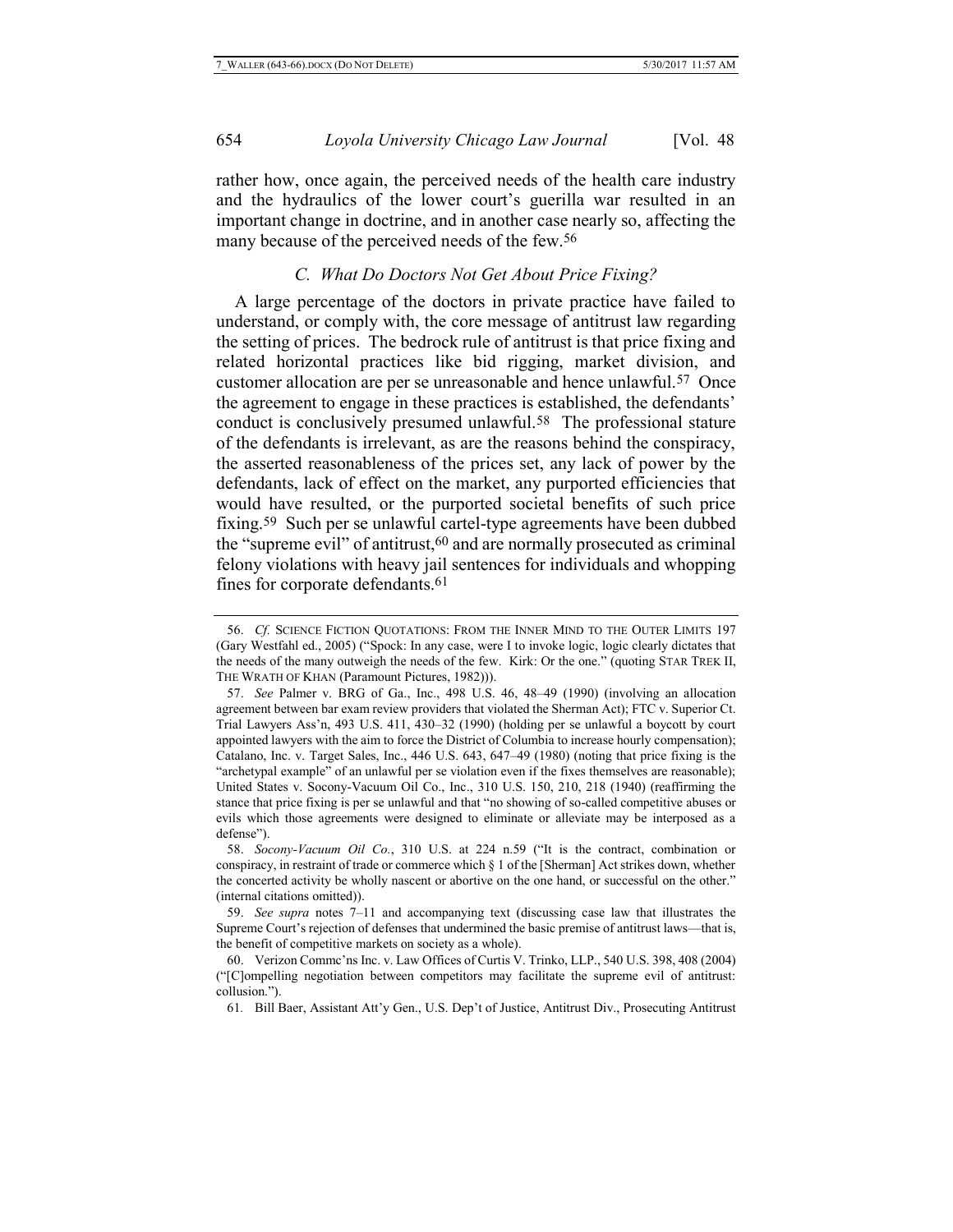At the same time, the case law and agency guidelines provide a way out of the per se rule. As in other areas of the economy, competitors who cooperate with each other through the development of new products and services and/or meaningfully integrate their practices to share risk normally will not be subject to the per se rule.62 Thus, doctors who form a legitimate partnership, a Health Maintenance Organization ("HMO"), or pool their resources to buy an expensive piece of equipment or billing system do not automatically violate the Sherman Act, even though the doctors will eventually have to set a common price to offer these services to the public.

This general rule has been customized in several ways for the health care industry. The Supreme Court laid out the basic framework in a health care context in the 1980s in *Arizona v. Maricopa County Medical Society.* 63 The United States Department of Justice ("DOJ") Antitrust Division and the Federal Trade Commission ("FTC") provided more specialized guidance in the 1996 Health Care Antitrust Statements, and even more detailed guidance on so-called messenger models and other ways to proceed in the absence of meaningful economic integration.<sup>64</sup>

But it is still per se unlawful price fixing without such economic integration or legitimate risk sharing for doctors (or anyone else) to set prices with their competitors or to collectively bargain with hospitals or insurance companies over reimbursement rates. Sadly, most of the reasons medical doctors and other providers still think it is permissible to do so are actually confessions—not defenses.65 Nevertheless, there remain a slew of sham independent practice associations, joint ventures, and other blatant violations that show a lack of knowledge or interest in

Crimes, Remarks Prepared for the Georgetown University Law Center Global Antitrust Enforcement Symposium (Sept. 10, 2014); Brent Snyder, Deputy Assistant Att'y Gen., U.S. Dep't of Justice, Antitrust Div., Compliance Is a Culture, Not Just a Policy, Remarks Prepared for the International Chamber of Commerce/United States Council of International Business Joint Antitrust Compliance Workshop (Sept. 9 2014); Brent Snyder, Deputy Assistant Att'y Gen., U.S. Dep't of Justice, Antitrust Div., Individual Accountability for Antitrust Crimes, Remarks at the Yale Global Antitrust Enforcement Conference (Feb. 19, 2016).

<sup>62.</sup> *See* Broad. Music, Inc. v. Columbia Broad. Sys., Inc., 441 U.S. 1, 23 (1979) (refusing to equate a blanket license fee for copyrighted musical compositions with a horizontal agreement among competitors).

<sup>63.</sup> 457 U.S. 332, 342–43, 356–57 (1982) (noting that the factfinder in antitrust cases must decide whether, under all circumstances of a case, the restrictive practice at issue imposes unreasonable restraint on competition).

<sup>64.</sup> U.S. DEP'T OF JUSTICE & FED. TRADE COMM'N, STATEMENTS OF ANTITRUST ENFORCEMENT POLICY IN HEALTH CARE (1996).

<sup>65.</sup> *See* Nat'l Soc'y of Prof. Eng'rs v. United States, 435 U.S. 679, 684–85, 692 (1978) (holding that petitioner's affirmative defense that compliance with its governing ethics code was reasonable "confirms rather than refutes the anticompetitive purpose of its agreement").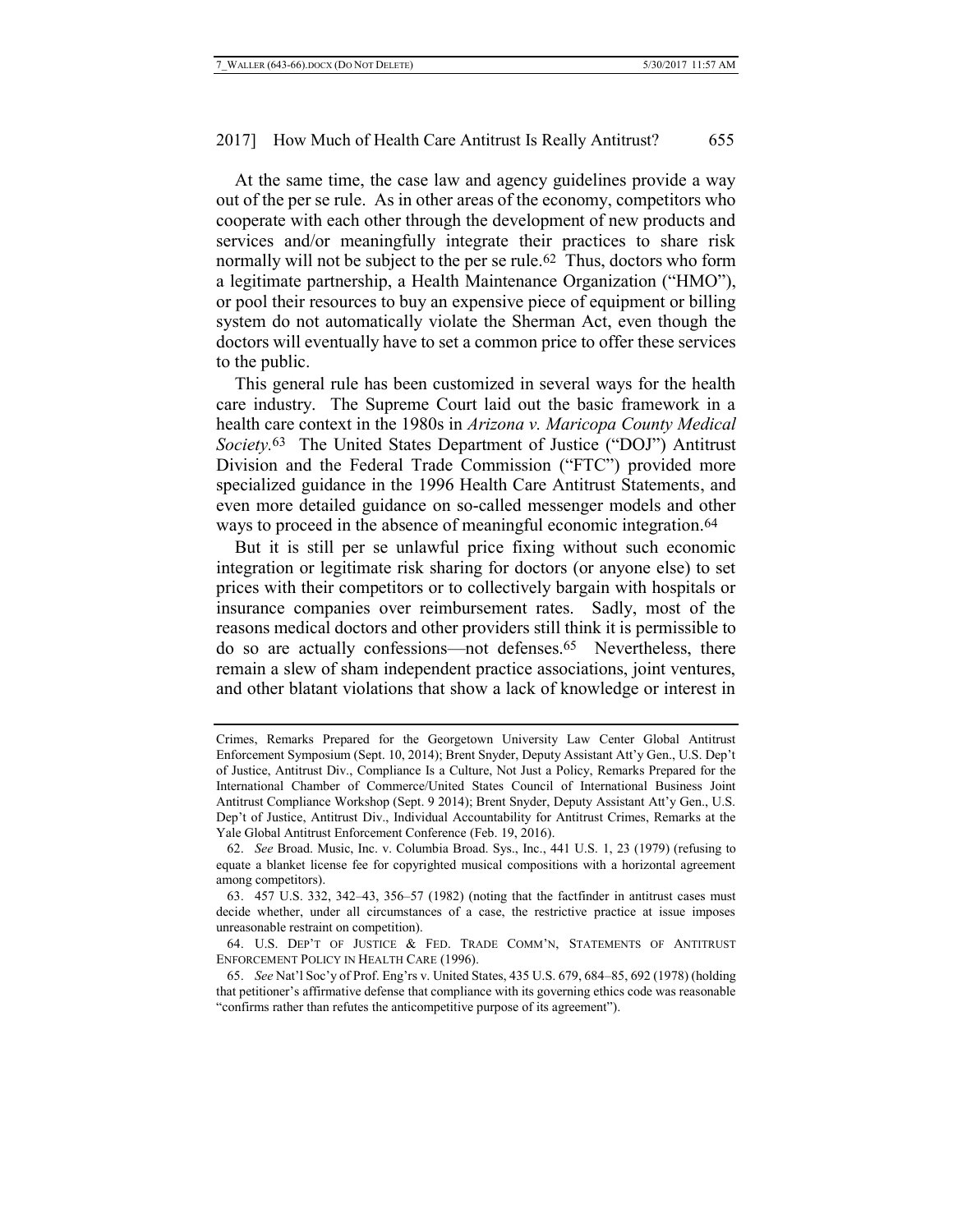complying with these basic rules by a substantial segment of the profession.66 Dentists in Indiana unsuccessfully tried versions of this defense not once, but twice, in seeking to justify a collective refusal to provide requested x-rays to insurance companies.67 They, and other health care defendants, invoked a quality-of-care defense that, for the most part, has been unsuccessful. 68 All similar attempts to justify such conduct or to enact an exemption for a doctor's "union" or collective negotiation with insurers have failed.69 As a result, the FTC was forced to engage in a long, costly, mop-up operation resulting in consent decrees barring hardcore price fixing by various practice groups and medical societies across the country.<sup>70</sup>

<span id="page-13-0"></span>The problems with this approach are manifest. The DOJ and the FTC made it clear that price fixing among competitors without any meaningful economic integration or risk sharing is the type of per se unlawful behavior normally criminally prosecuted.<sup>71</sup> In every other context, price fixers are described as well-dressed thieves.72

Even if the conduct of the various doctors was somehow once a novel

67. FTC v. Ind. Fed'n of Dentists, 476 U.S. 447, 450–51 (1986).

68. *Id.* at 464.

69. *Id.* at 465; *see also Nat*'*l Soc'y of Prof. Eng'rs*, 435 U.S. at 695–96 (holding a canon of ethics that prohibited competitive bidding unlawful under the Sherman Act).

71. FED. TRADE COMM'N & U.S. DEP'T OF JUSTICE, ANTITRUST GUIDELINES FOR COLLABORATIONS AMONG COMPETITORS § 3.2 (2000).

72. Scott D. Hammond, Dir. of Criminal Enf't, U.S. Dep't of Justice, Antitrust Div., The Fly on the Wall Has Been Bugged—Catching an International Cartel in the Act, Remarks at the Jurys Ballsbridge Hotel in Dublin, Ireland, UK (May 15, 2001).

<sup>66.</sup> *See* Thomas Greaney, *Competition Policy and Organizational Fragmentation in Health Care*, 71 U. PITT. L. REV. 217, 233–35 (2009) (discussing opportunities for both competition and collusion between hospitals and doctors); *see, e.g.*, Rome Ambulatory Surgery Ctr., LLC., v. Rome Mem'l Hosp., Inc., 349 F. Supp. 2d 389, 424 (N.D.N.Y. 2004) (holding, in part, that entering into exclusive contracts with third parties to effectively remove certain players from the market constitutes a triable issue of fact as to whether precompetitive justifications exist for such behavior); Gordon v. Lewiston Hosp., 272 F. Supp. 2d 393, 450 (M.D. Pa. 2003) (discussing the fact that a hospital revoking staff privileges from a doctor engaging in unprofessional conduct did not amount to antitrust violations); *see also* Mahan v. Avera St. Luke's, 621 N.W.2d 150, 161 (S.D. 2001) (holding, in relevant part, that a hospital's actions undertaken according to its bylaws and in good faith were permissible and not a breach of contract against a group of physicians).

<sup>70.</sup> Thomas L. Greaney, *Thirty Years of Solicitude: Antitrust and Physician Cartels*, 7 HOUS.J. HEALTH L. & POL. 189, 190 (2007) (noting that since 1996, the FTC has settled by consent decrees approximately forty-one enforcement actions against hospital-contracting and physiciancontracting networks for jointly negotiating on behalf of their members with payors in a manner that constituted unlawful horizontal price-fixing agreements); R. Dale Grimes, *Under the Microscope, Antitrust Enforcers Focus on Healthcare Consolidations*, BECKER'S HOSP. REV. (June 20, 2016), http://www.beckershospitalreview.com/legal-regulatory-issues/under-the-microscopeantitrust-enforcers-focus-on-healthcare-consolidations.html (noting that half of the FTC's enforcement actions were in the health care sector from 2011 to 2015, with 24 percent in "Health Care–General" and 26 percent in "Health Care–Pharmaceuticals & Medical Devices").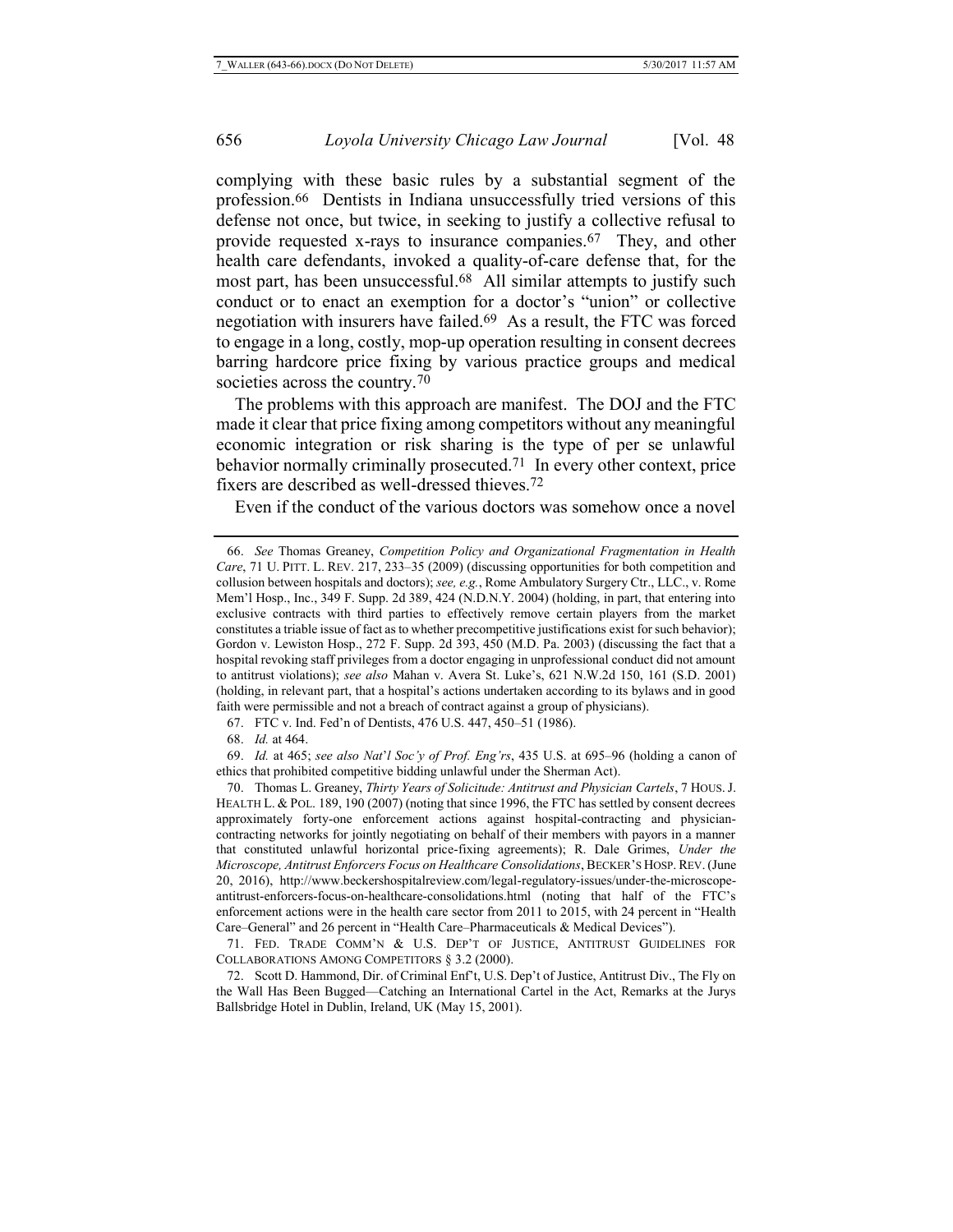antitrust issue, that is decades in the past and the medical profession and its counsel should, at this stage, be on fair notice that this type of conduct is per se unlawful. In other industries there would be, at most, a civil test case establishing that the conduct is per se unlawful, and then the grand juries would start convening.73

Instead, the DOJ has played virtually no role in attacking this pattern of conduct. There have been less than a handful of criminal cases involving physician price fixing, 74 and the FTC is left to bring civil cases resulting in consent decrees or more resource-intensive litigated cease and desist orders. To make matters worse, the FTC occasionally brings these cases as quick-look violations75 leading to the sighting of two mythological unicorn-like creatures that are not supposed to exist in the antitrust forest—the civil per se violation and the quick look cartel case.76

Most recently, the DOJ brought a per se civil complaint alleging that two hospitals systems agreed to allocate marketing territories, which was promptly settled by a consent decree.77 These actions over the years belie the words of the Supreme Court in *Maricopa County* where it stated: "[T]he Sherman Act, so far as price fixing agreements are concerned, establishes one uniform rule applicable to all industries alike."78

Another similar form of health care antitrust exceptionalism came in the long fight over the medical resident match program.79 Fourth-year medical students engage in an application and preference process with teaching hospitals as to where they will spend their residency year

<sup>73.</sup> *See, e.g.*, Press Release, FTC, FTC and DOJ Release Guidelines for Human Resource Professionals on How Antitrust Law Applies to Employee Hiring and Compensation (Oct. 20, 2016) (on file with author).

<sup>74.</sup> United States v. Alston, No. CR-90-042-TUC-ACM, 1990 WL 284741, at \*2 (D. Ariz. Dec. 17, 1990*), aff'd in part, vacated in part*, United States v. Alston, 974 F.2d 1206 (9th Cir. 1992); United States v. Alston, No. CR-90-042-TUC (D. Ariz. Jan. 15, 1993) (plea agreement); *cf.* Competitive Impact Statement for Plaintiff at 3–4, United States v. Hillsdale Cmty. Health Ctr., No. 15-cv-12311 (E.D. Mich. Oct. 21, 2015); Complaint at 2, United States v. Charleston Area Med. Ctr., Inc, No. 2:16-cv-03664-JTC, 2016 WL 6828307 (S.D. W. Va. Oct. 21, 2016) (No. 2:16 cv-03664).

<sup>75.</sup> N. Tex. Specialty Physicians v. FTC, 528 F.3d 346, 360–61 (5th Cir. 2008). More recently, at least one of these creatures, a civil per se government case, appears to have migrated to other industries as well.

<sup>76.</sup> United States v. Apple Corp., 791 F.3d 290, 323 (2d Cir. 2015), *cert. denied*, 136 S. Ct. 13 (2016).

<sup>77.</sup> Press Release, U.S. Dep't of Justice, Justice Department Sues Two Hospital Systems for Agreeing to Allocate Marketing Territories (Apr. 14, 2016), https://www.justice.gov/opa/pr/justice-department-sues-two-hospital-systems-agreeing-allocatemarketing-territories.

<sup>78.</sup> Arizona v. Maricopa Cty. Med. Soc'y, 457 U.S. 332, 349 (1982).

<sup>79.</sup> NAT'L RESIDENT MATCHING PROGRAM, http://www.nrmp.org/ (last visited Apr. 23, 2016).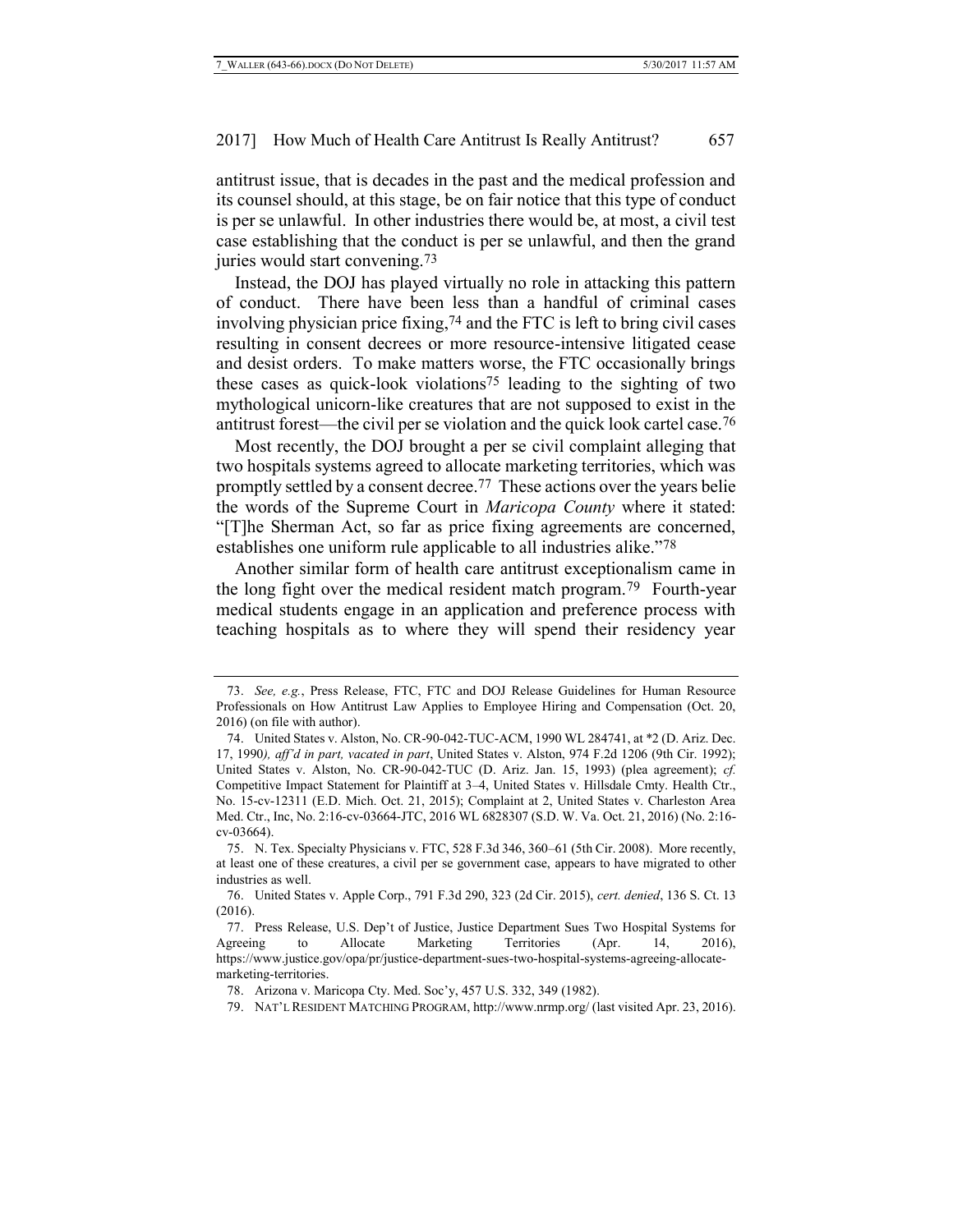following graduation from medical school. Rather than compete for residents on the basis of price or nonprice factors, the hospitals engage in a "match" process that results in hospitals offering one (and only one) residency to any given medical graduate.

The match program eventually was challenged in a private treble damage class action as an unlawful price fixing and market division scheme. When the defendant medical schools and teaching hospitals lost a motion to dismiss, 80 they did not settle or litigate. Instead, they ran to Congress. Congress eventually quietly passed a nongermane amendment to an unrelated Employee Retirement Income Security Act ("ERISA") pension bill, which retroactively immunized the match program from antitrust scrutiny.81 It is difficult to think of too many other defendants or industries that retroactively win their litigation in Congress rather than in the courts.

### *D. The Continuing Weirdness of Hospital Mergers*

The poster child for antitrust exceptionalism in the health care industry consisted of the disastrous defeats suffered by both the DOJ's Antitrust Division and the FTC in the 1990s in challenging a series of hospital mergers in different areas of the country.<sup>82</sup> This was probably the darkest era for government merger enforcement since the enactment of the modern version of section 7 of the Clayton Act in 1950. To paraphrase Justice Stewart, the only consistency was that the government always lost.<sup>83</sup> Although (or because) the Supreme Court never weighed in on these cases, the lower courts were awash with virtually lawless decisions. Courts would bend market definitions to ensure no violations.84 Other courts accepted variations of the good citizen defense that normally gets laughed out of court.<sup>85</sup> One court found that nonprofit hospitals were like nonprofit cooperatives and were therefore unlikely to harm their own

<sup>80.</sup> Jung v. Ass'n of Am. Med. Colls., 300 F. Supp. 2d 119, 174 (D.D.C. 2004), *later proceedings*, 339 F. Supp. 2d 26 (D.D.C. 2004), *cert. denied*, 549 U.S. 1156 (2007).

<sup>81.</sup> Pension Funding Equity Act of 2004, Pub. L. No. 108-218, § 207, 118 Stat. 596 (2004).

<sup>82.</sup> FTC v. Tenet Health Care Corp., 186 F.3d 1045, 1053 (8th Cir. 1999); FTC v. Freeman Hosp., 69 F.3d 260, 273 (8th Cir. 1995); California v. Sutter Health Sys., 84 F. Supp. 2d 1057, 1085 (N.D. Cal. 2000), *amended by*, 130 F. Supp. 2d 1109, 1137 (N.D. Cal. 2001), *aff'd*, 217 F.3d 846 (9th Cir. 2000); United States v. Long Island Jewish Med. Ctr., 983 F. Supp. 121, 149 (E.D.N.Y. 1997); FTC v. Butterworth Health Corp., 946 F. Supp. 1285, 1302–03 (W.D. Mich. 1996), *aff'd*, No. 96-2440, 1997 WL 420543, at \*1 (6th Cir. July 8, 1997); United States v. Mercy Health Servs., 902 F. Supp. 968, 989 (N.D. Iowa 1995), *vacated as moot*, 107 F.3d 632, 637 (8th Cir. 1997); Adventist Health Sys./West, 117 F.T.C. 224, 285 (1994).

<sup>83.</sup> United States v. Von's Grocery Co., 384 U.S. 270, 301 (1966).

<sup>84.</sup> *Tenet Health Care Corp.*, 186 F. 3d at 1055.

<sup>85.</sup> *Long Island Jewish Med. Ctr.*, 983 F. Supp. at 149; *Butterworth*, 946 F. Supp. at 1293–94.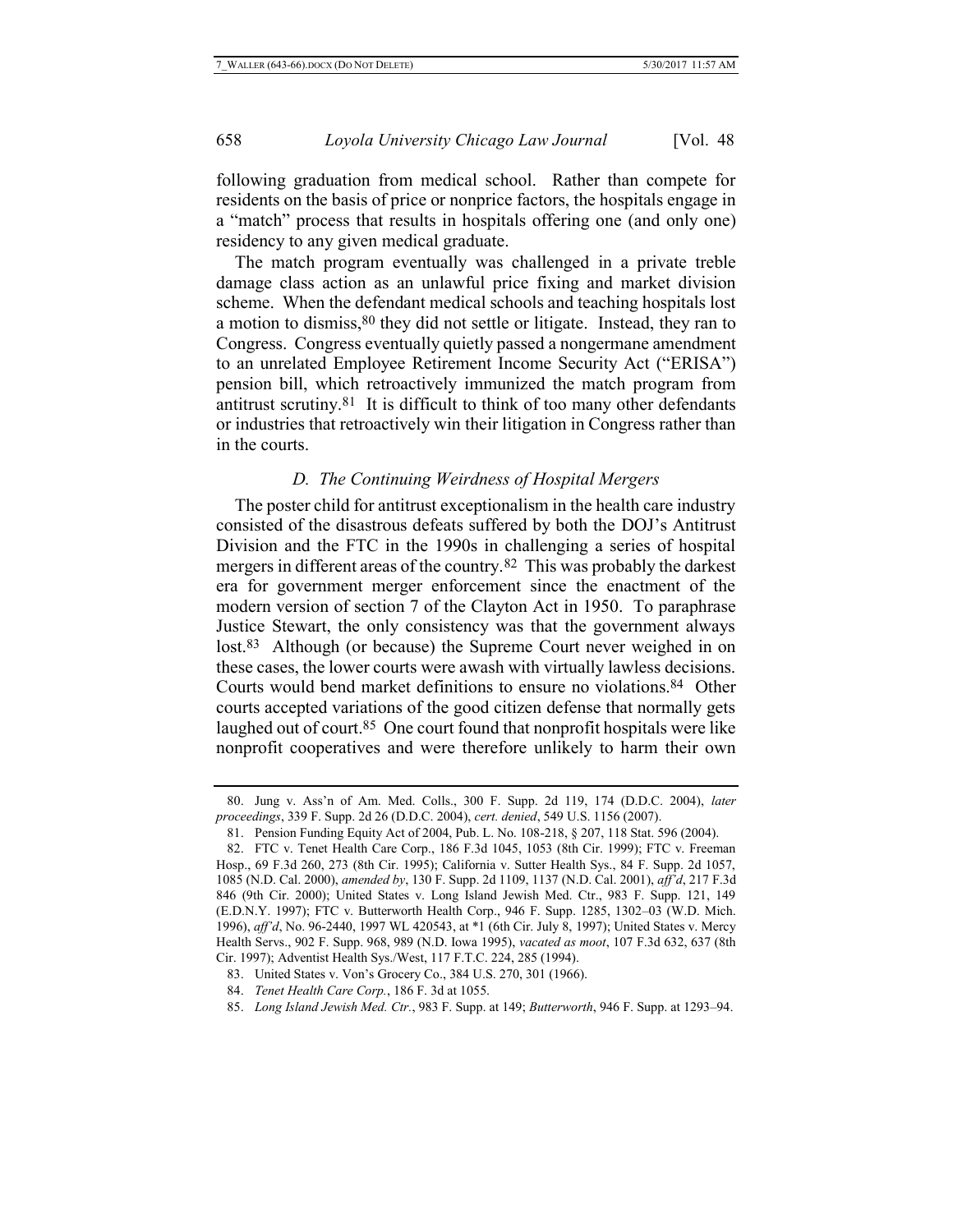members.86 Another court accepted the related notion that hospital board members would not injure their own communities.<sup>87</sup> Other judges essentially accepted a promise that the merged hospitals would not raise prices in finding that the merger would not harm competition.88 One would be hard pressed to find any of these results in a litigated decision or consent decree involving any other industry.89

The FTC should be commended for not giving up the fight. An extended retrospective study of past hospital mergers<sup>90</sup> and a renewed enforcement commitment brought victory in the Evanston-Highland Park hospital merger—a merger that the FTC had cleared some years before.<sup>91</sup> But even here, a rare behavioral remedy diluted a strong and important victory. Although the court found that the horizontal merger harmed competition, the court allowed the newly formed entity to continue operating without any divestitures.92 Instead of divesting, teams from the formerly competing hospitals had to establish a firewall and, in essence, compete with each other for participation in new insurance networks with a highly doubtful real-world impact.93 These earlier cases and the remedy provisions of the Evanston-Highland Park consent decree are mostly relics of the past,94 but still remain as potential landmines in the legal

89. *See generally* Barak D. Richman, *Antitrust and Non-Profit Hospital Mergers: A Return to Basics*, 156 U. PA. L. REV. 121 (2007) (analyzing various courts' recent misapplications of antitrust law resulting in the protection of nonprofit hospitals from rigorous standard antitrust scrutiny).

90. FED. TRADE COMM'N & U.S. DEP'T OF JUSTICE, IMPROVING HEALTH CARE: A DOSE OF  $COMPETITION$  16 n.77 (July 2004), https://www.ftc.gov/sites/default/files/documents/reports/improving-health-care-dosecompetition-report-federal-trade-commission-and-department-justice/040723healthcarerpt.pdf.

91. Evanston Nw. Healthcare Corp., Docket No. 9315, 2007 WL 2286195, at \*85 (F.T.C. Aug. 6, 2007), https://www.ftc.gov/sites/default/files/documents/cases/2007/08/070806opinion.pdf (noting that the Commission declined to require divestiture of Highland Park, the acquired hospital, and instead imposed a conduct remedy).

92. Decision and Order, Evanston Nw. Healthcare Corp. & ENH Med. Group, Inc., Docket No. 9315, at 3 (F.T.C. May 17, 2005), https://www.ftc.gov/sites/default/files/documents/cases/2005/05/050520do.pdf.

93. *Id.*

94. *But see* FTC v. Advocated Health Care Network, 841 F.3d 460, 476 (7th Cir. 2016) (reversing denial of preliminary injunction in a hospital merger in suburban Chicago and remanding for further proceedings); FTC v. Penn State Hershey Med. Ctr., 838 F.3d 327, 353 (3d Cir. 2016) (reversing denial of preliminary injunction in a hospital merger in central Pennsylvania).

<sup>86.</sup> United States v. Carilion Health Sys., 707 F. Supp. 840, 846 (W.D. Va. 1989), *aff'd*, No. 89-2625, 1989 WL 157282, at \*4 (4th Cir. Nov. 29, 1989).

<sup>87.</sup> FTC v. Freeman Hosp., 911 F. Supp. 1213, 1222 (W.D. Mo. 1995); *see also* Thomas L. Greaney, *Whither Antitrust? The Uncertain Future of Competition Law in Health Care*, 21 HEALTH AFF. 185, 187 (2002) (examining judicial and legislative attitudes toward applying antitrust law to healthcare).

<sup>88.</sup> *Long Island Jewish Med. Ctr.*, 983 F. Supp. at 145, 149; *Butterworth*, 946 F. Supp. at 1302– 03.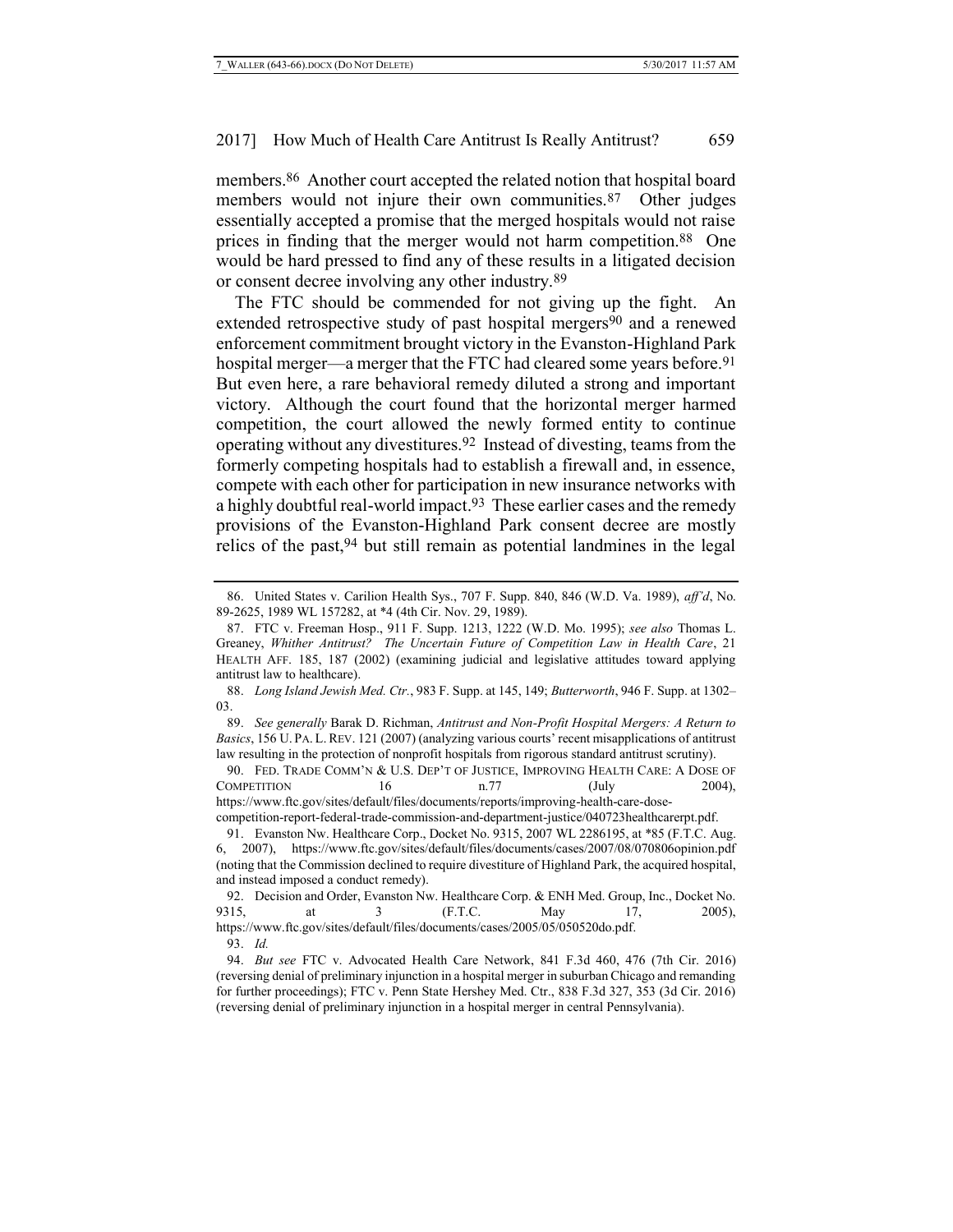battlefield that can cause continued mischief, as both agencies have returned to challenge the continued consolidation of the hospital sector.

A different front also opened in the hospital merger wars. The FTC engaged in a successful litigation campaign to limit the application of the state action defense in both general health care regulation and hospital mergers, where state government regulators threw a gauzy cloak of governmental approval over largely self-interested, mostly private, anticompetitive decision making. For example, in *FTC v. Phoebe Putney Health System, Inc.*, the Supreme Court upheld the FTC's position that the necessary active supervision prong of the state action defense is not satisfied when broad general powers are conferred on a state agency, but without the specific authority to explicitly approve the anticompetitive effects of the actions taken.<sup>95</sup> To qualify for protection under the state action doctrine of immunity, something more was required—the Hospital Authority must show that it had been delegated the "authority to act or regulate anticompetitively."96 The Court found that a statute granting a state or municipality general authority to act could not displace antitrust law. 97 While this holding is helpful, it does nothing to prevent states from implementing even more intrusive state regulation of hospital mergers, which would fully satisfy both prongs of the state action defense.

For example, the West Virginia legislature responded to a pending FTC merger complaint against the consolidation of two local hospitals by introducing legislation that subjected all cooperative agreements (including mergers) to a comprehensive regulatory system involving the State Attorney General and Health Care Authority.98 This presumably is designed to satisfy both the clear articulation and active prongs of the state action defense, but hardly seems likely to ensure a competitive market for hospital services. As a result, the FTC was forced to drop its merger challenge.99

<sup>95.</sup> FTC v. Phoebe Putney Health Sys., Inc., 133 S. Ct. 1003, 1015–16 (2012).

<sup>96.</sup> *Id.* at 1010–12.

<sup>97.</sup> *Id.*; *see also* N.C. State Bd. of Dental Exam'rs v. FTC, 135 S. Ct. 1101, 1116–17 (2015) (finding that where the Board did not claim that the State exercised active supervision over conduct relating to nondentists distributing teeth whitening services, no specific supervisory systems could be reviewed by the Court).

<sup>98.</sup> Lisa Schencker, *West Virginia Bill Would Shield Merging Hospitals from Antitrust Laws*, MOD. HEALTHCARE (Feb. 18, 2016), http://www.modernhealthcare.com/article/20160218/NEWS/160219892 (examining proposed West Virginia legislation that would exempt actions of the State's health care authority, along with actions of hospitals and health care providers under the Authority's governance, from state and federal antitrust law).

<sup>99.</sup> Lisa Schenker, *FTC Drops Challenge of West Virginia Hospital Merger*, MOD. HEALTHCARE (July 6, 2016),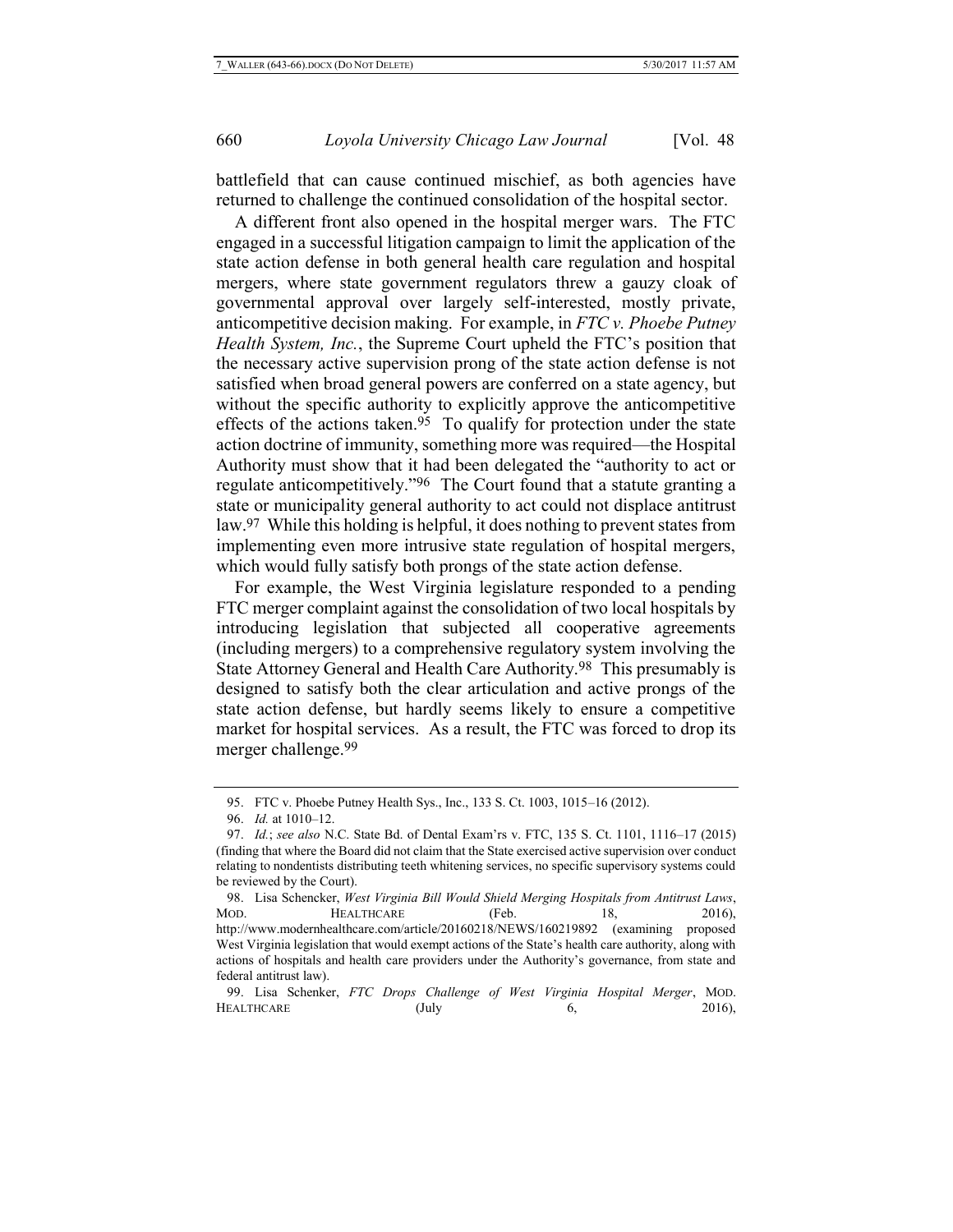#### III. THE NEXT FRONTIER OF THE ACA

The next frontier where these claims of health care exceptionalism are playing out involve the tensions between competition and clinical integration inherent in the ACA. 100 The ACA has many different and conflicting aims. The first is to expand insurance coverage and Medicaid coverage to a wider percentage of the population. The ACA's second, and less politically controversial, goal involves a variety of mandates and incentives to provide lower cost and more efficient health care for both insured and uninsured patients.

To deal with these mandates and incentives, there has been additional consolidation in the health care industry, including the formation of Accountable Care Organizations ("ACOs"), expressly provided for in the ACA. ACOs provide both carrots and sticks in return for certain forms of cost control, quality assurance, as well as clinical and economic integration.101 Though it incentivizes collaboration and consolidation in the health care industry, the ACA contains an explicit antitrust savings clause that provides no exemptions for ACO formation or operation.102 A raft of speeches, policy statements, workshops, and publications from both enforcers and lawyers in the private sector sought to provide guidance in this complicated overlap of antitrust and health care regulation but provided few definitive answers. 103

These tensions played out in the St. Luke's litigation in the District Court in Idaho and the United States Court of Appeals of the Ninth

http://www.modernhealthcare.com/article/20160706/NEWS/160709960.

<sup>100.</sup> Patient Protection and Affordable Care Act, Pub. L. No. 111-148, 124 Stat. 119 (2010) (codified as amended in scattered sections of 26 and 42 U.S.C.); FURROW et al, *supra* not[e 14,](#page-4-0) § 13.32.

<sup>101.</sup> *See, e.g.*, Havighurst & Richman, *supra* note [15,](#page-4-1) at 871–76 (arguing that the formation of an Accountable Care Organization ("ACO") should be subject to close antitrust scrutiny); *see also* Erin E. Dine, Comment, *Money Will Likely be the Carrot, but What Stick Will Keep ACOs Accountable?*, 47 LOY. U. CHI. L.J. 1377, 1394–98 (2016) (describing the goals behind implementing ACOs).

<sup>102.</sup> Patient Protection and Affordable Care Act, 42 U.S.C § 18118 (2010); *see also* Thomas L. Greaney & Douglas Ross, *Navigating Through the Fog of Vertical Merger Law: A Guide to Counseling Hospital Physician Consolidation Under the Clayton Act*, 91 WASH. L. REV. 199, 212– 13 (2016) (discussing and analyzing antitrust merger law).

<sup>103.</sup> Statement of Antitrust Enforcement Policy Regarding Accountable Care Organizations Participating In the Medicare Shared Savings Program, 76 Fed. Reg. 67,026 (Oct. 28, 2011); Deborah L. Feinstein, Dir., Fed. Trade Comm'n, Bureau of Competition, Address at the Fifth National Accountable Care Organization Summit: Antitrust Enforcement in Health Care: Proscription, Not Prescription (June 19, 2014), https://www.ftc.gov/system/files/documents/public\_statements/409481/140619\_aco\_speech.pdf; *Examining Health Care Competition*, FED. TRADE COMM'N, https://www.ftc.gov/newsevents/events-calendar/2015/02/examining-health-care-competition (last visited Apr. 23, 2017).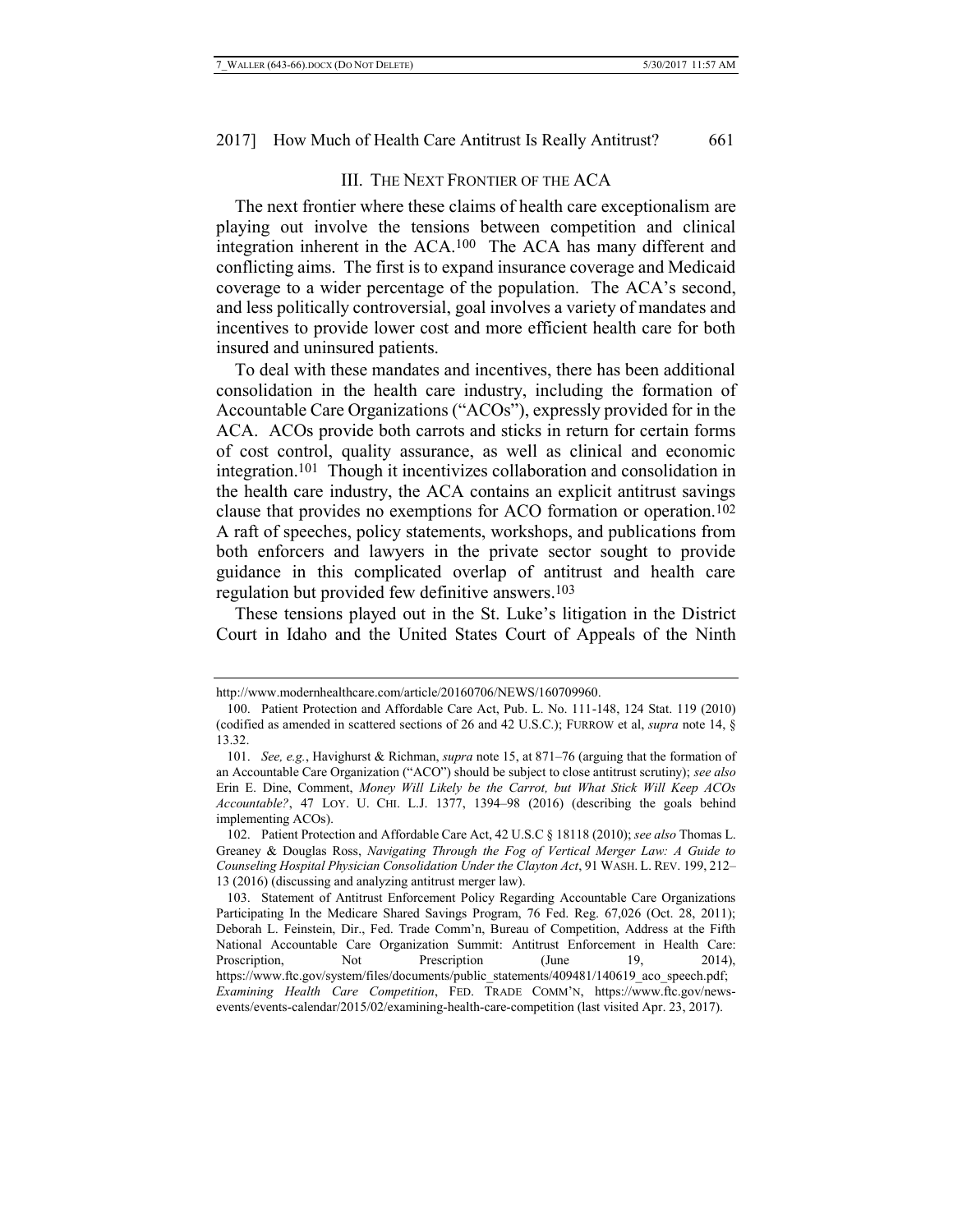Circuit.104 In *Saint Alphonsus Medical Center-Nampa Inc. v. St. Luke's Health System, Ltd.*, a leading hospital chain in Idaho that already employed a number of primary care physicians ("PCPs") purchased the largest PCP practice group in a nearby city.105 This horizontal acquisition was driven in part by the cost containment goals and incentives of the ACA,106 but still remained subject to the full provisions of the Clayton Act, which prohibits mergers and acquisitions that tend to substantially lessen competition. The FTC, the Idaho Attorney General, and a competing hospital challenged the acquisition.

The Ninth Circuit affirmed the district court's decision that the acquisition violated section 7 of the Clayton Act.107 The decision relied heavily on internal documents and buyer testimony to establish the likelihood of harm in a highly localized market for primary physician care.108 The Ninth Circuit also rejected the assertion that the acquisition was either required or justified by the cost-savings provisions of the ACA.109

While *St. Luke's* was the first litigated case relating to an acquisition of a physician group, it will not be the last—especially because it produced an astonishing backlash of critical commentary that, even if sincere, fails to understand the continuing role of merger law in the wake of the ACA.110 While the Ninth Circuit decision included some loose language limiting the role of efficiencies in highly concentrative mergers, it is hardly an extension of existing law to hold, as the district court did, that asserted efficiencies that are not merger specific will not justify a merger that is found to substantially lessen competition.111

109. *Id.* at 791.

<sup>104.</sup> Saint Alphonsus Med. Ctr.-Nampa Inc. v. St. Luke's Health Sys., Ltd., 778 F.3d 775, 792– 93 (9th Cir. 2015).

<sup>105.</sup> *Id.* at 781–82.

<sup>106.</sup> There were also vertical aspects to the acquisition that were not discussed in the either the district court or appellate opinions.

<sup>107.</sup> *St. Luke's Health Sys.*, 778 F.3d at 791.

<sup>108.</sup> *Id.* at 785.

<sup>110.</sup> These issues are also playing out in the ongoing DOJ antitrust challenge to the Aetna-Humana health insurance merger. *See generally* Roger Blair et al., *Hospital Mergers and Economic Efficiency*, 91 WASH. L. REV. 1 (2016) (urging a more economically informed analysis to better shape and reflect the changing health care landscape).

<sup>111.</sup> U.S. DEP'T OF JUSTICE & FED. TRADE COMM'N, HORIZONTAL MERGER GUIDELINES § 2.2.1, 6.1, 10 (2010), https://www.justice.gov/atr/horizontal-merger-guidelines-08192010. *See generally* Havighurst & Richman, *supra* not[e 15,](#page-4-1) at 873 (expressing skepticism of ACO efficiency claims in merger analysis); William J. Kolasky & Andrew R. Dick, *The Merger Guidelines and the Integration of Efficiencies into Antitrust Review of Horizontal Mergers*, 71 ANTITRUST L.J. 207, 235 (2003) (analyzing efficiency claims in horizontal mergers).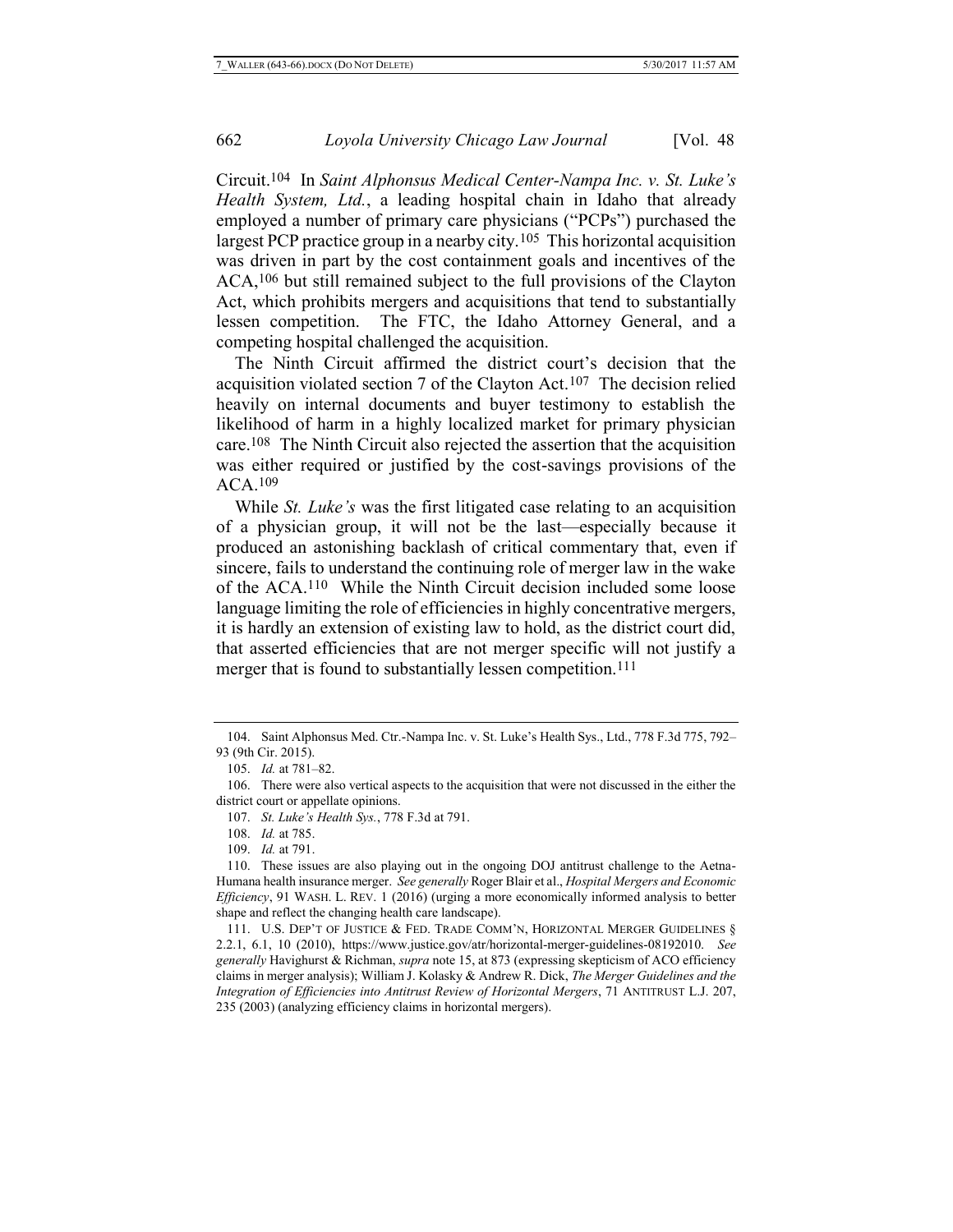# IV. THE FORK IN THE ROAD: IS HEALTH CARE ANTITRUST REALLY SO SPECIAL?

It is the medical provider sector of the health care industry that suffers from the most acute special snowflake syndrome. It is surprising that these defendants have been reasonably successful in the lower courts, particularly when the Supreme Court usually—but not always—treats health care defendants and defendants from other industries or professions the same. 112 Though the Supreme Court usually treats antitrust defendants the same, there is an argument that the application of the law to the facts in health care cases is inevitably different given the pervasive distortions caused by third party payors. But this does not explain why lower courts, and occasionally the agencies, bend or ignore basic antitrust concepts and doctrines. It does not explain the lack of criminal cases after decades of fair warning. Nor does it explain special one-off exemptions like the Medical Residency Match exemption tacked onto an unrelated pension bill in the proverbial middle of the night.113

There comes a point where a persistent difference between the accepted legal norms and the facts on the ground requires deciding which approach is going to prevail. If the bedrock goals of economic competition are deemed paramount, then antitrust laws are doing a poor job protecting those values in the health care provider sector. If the health care provider sector truly is different and competition truly does not serve the needs of consumers, providers, and society, then the industry has done an equally poor job making its case before the Supreme Court, Congress, and the general public. But to continue to rely on the antitrust laws to do the job when there is frequent cognitive dissonance in key parts of the health care sector is neither productive nor consistent with the rule of law.

As Yogi Berra once said: "When you come to a fork in the road, take it."114 There is a fundamental decision as to which road to take. Either we return to a basic antitrust approach with the same basic antitrust rules of the road as in other industries, subject to occasional exemptions and immunities, or we consciously work toward creating a more sectorspecific, health care antitrust policy with a deliberate blend of regulation and competition to create the desired goals of coverage, cost,

<sup>112.</sup> *See generally* Cal. Dental Ass'n v. FTC, 526 U.S. 756 (1999) (appearing to allow for consideration on factors other than competitive effect in judging restraints in advertising dental services).

<sup>113.</sup> *See* Robert N. Wilkey, *The Non-Negotiable Employment Contract—Diagnosing the Employment Rights of Medical Residents*, 44 CREIGHTON L. REV. 705, 731–32 (2011) (exploring judicial validation of the National Resident Matching Process with respect to the Match exemption).

<sup>114.</sup> YOGI BERRA, THE YOGI BOOK: I REALLY DIDN'T SAY EVERYTHING I SAID! 48 (1999).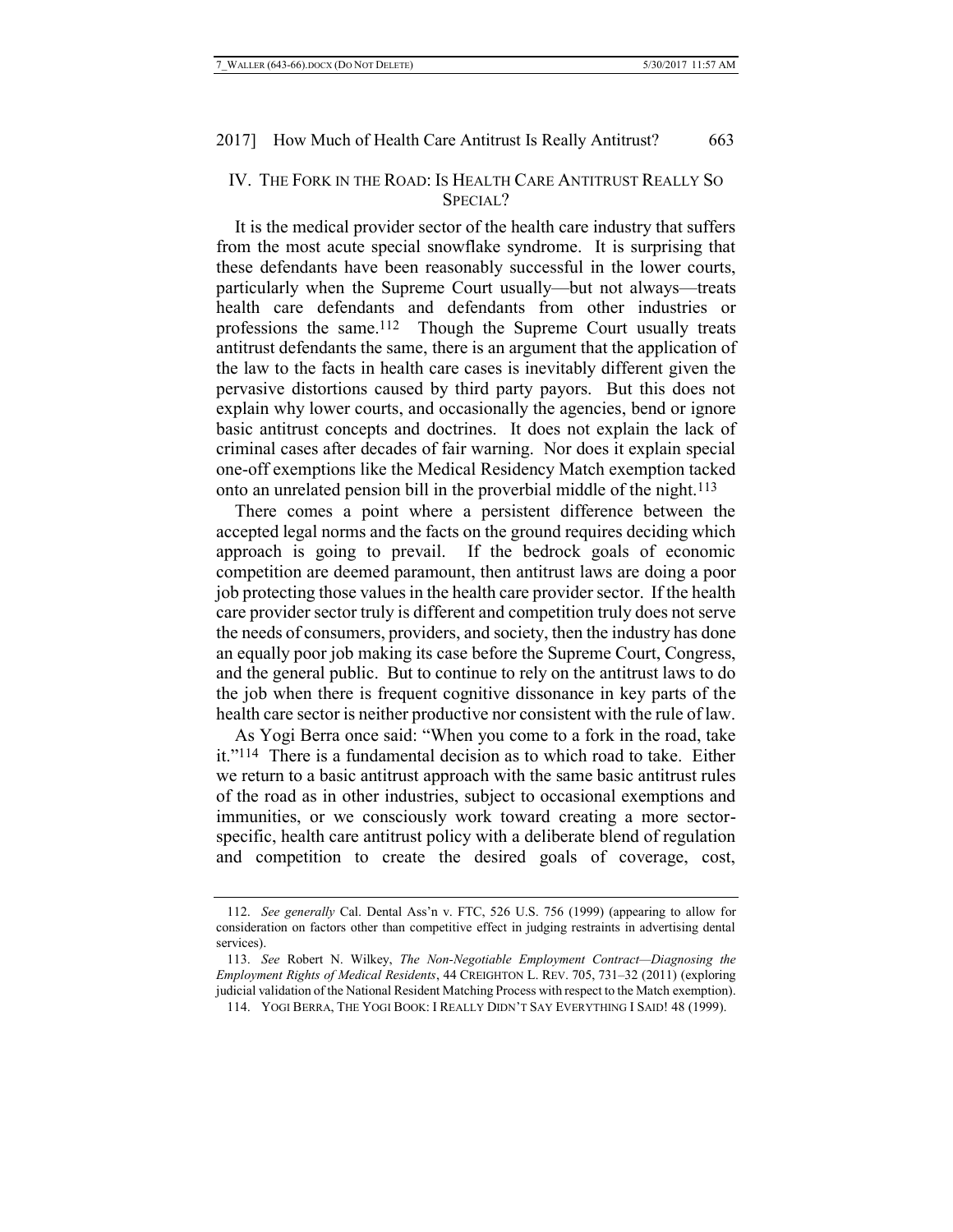competition, and compensation to providers. If we continue the current state of affairs, we are, in essence, choosing the latter, but pretending to do the former,115 which may produce the worst outcomes. There is neither a comprehensive and comprehensible competition policy nor a thoughtful and consistent regulatory policy for health policy with a deliberate subordination of competition goals in favor of other societal values.

If the traditional antitrust path is chosen, sensitivity is required in the application of per se rules to the legitimate ethical rules of the profession,116 but little deference should be shown in cases involving mere self-interest in seeking to raise price in response to market forces, cost containment efforts by insurers, or government mandates. Similarly, sensitivity is needed in the application of the rule of reason to competition in markets defined by third-party payors and information asymmetries. In neither case should a court relax or apply differently the basic antitrust rules when the defendants' defense is some variant of the traditional refrain that competition has been harmed but the defendants are just special or serving some broader societal interest.

Whether competition should be diminished to serve a more important public policy is for Congress to decide, and not defendants, their counsel, and courts to consider on a case-by-case basis. Only then will antitrust in health care return to the national commitment to competition as the governing economic principle through a transsubstantive body of law with exemptions as justified. Criminal enforcement will return to the naked price-fixing arrangements and similar cartel-like behavior will return to its long-standing rule of being per se unlawful. Merger investigations, cases, results, and remedies would return to a consistently recognizable application of the modern case law and the merger guidelines. Other long-standing antitrust doctrines would no longer get tortured to the breaking point to accommodate the felt needs of the health care industry.

In the alternative, society could move toward a more sector-specific health care antitrust policy if it chooses to do so in a deliberate fashion considering the costs and benefits, rather than proceeding in the current ad hoc and sub rosa fashion. This would involve legislation that does not

<sup>115.</sup> Max Huffman, *Competition Policy in Health Care in an Era of Reform*, 7 IND. HEALTH L. REV. 225, 269–70 (2010) (noting Professor Christopher Sagers' comments regarding the quiet evolution of special case law for health care, especially hospitals).

<sup>116</sup>*. See generally* Clark C. Havighurst, *Health Care as a (Big) Business: The Antitrust Response*, 26 J. HEALTH POL. POL'Y & LAW 939 (2001) (exploring antitrust law's bearing on American health care as a consequence of rapid growth and commercialization once the government became involved as a major purchaser).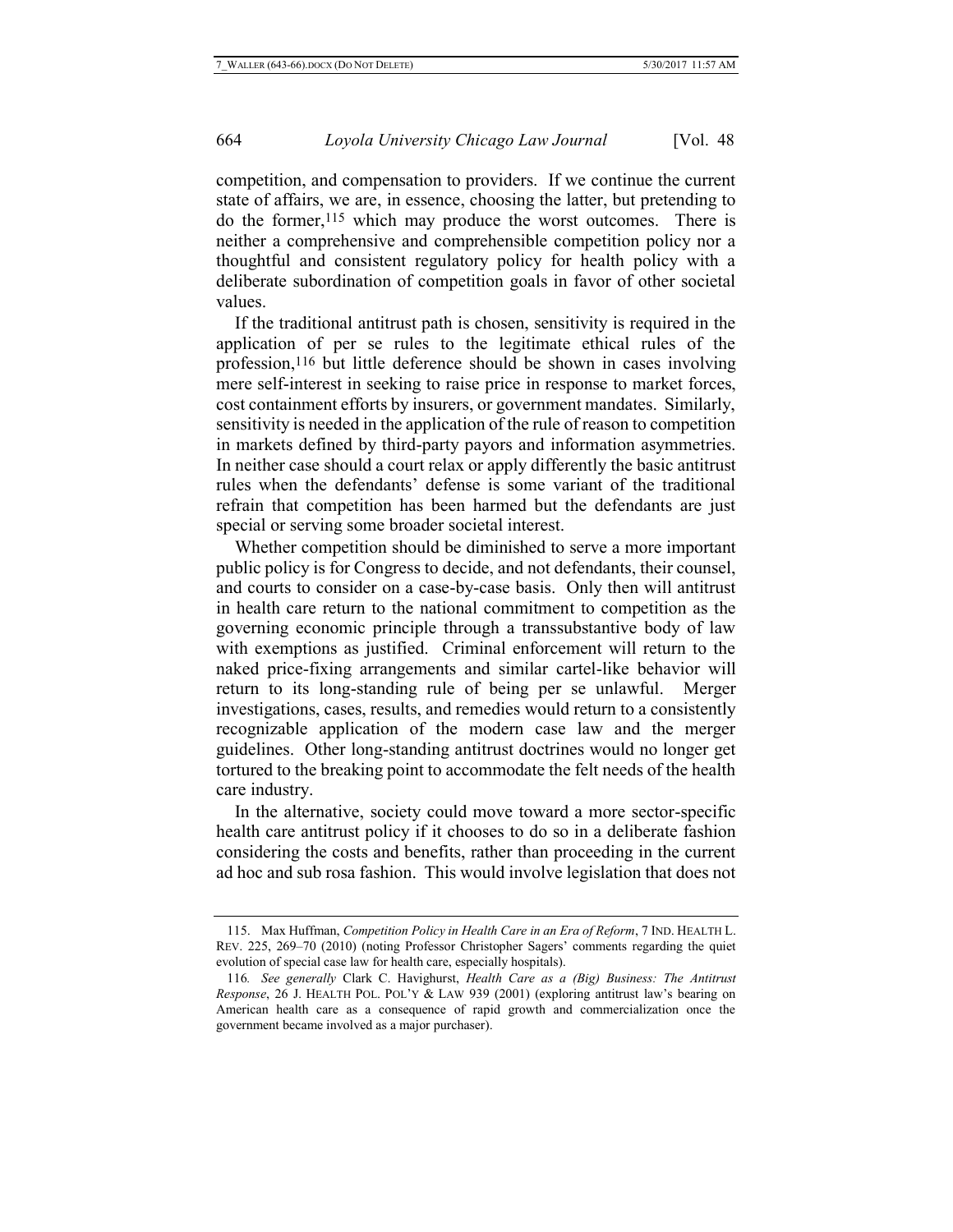seek to have it both ways, with incentives for consolidation and fullthroated antitrust savings clauses. Rather, there would be greater reliance on industry-specific guidelines and policy statements and statutory exemptions that would flourish affecting the core, rather than the periphery, of health care markets. This could perhaps extend as far as doctor's "unions" and provide protection for other types of "bargaining" between doctors who are not employees, insurance companies, and other payors.

Overall, there would be less reliance on Supreme Court antitrust precedents in other industries and the Supreme Court golden oldie health care antitrust decisions. Government litigation would give way to more negotiations, guidelines, business review letters, consent decrees, other informal dispositions, speeches, and a great deal of counseling without case law.117 Health law antitrust would be more of a defined field and less of a subpart of a general body of antitrust law.118 Regulation would be more comprehensive with competition provisions more clearly embedded in the regulatory framework, rather than as a free-standing body of law. Perhaps things would go as far as the supermarket sector in the United Kingdom that operates under its own competitive code of conduct following a detailed market sector inquiry by the United Kingdom's former Office of Fair Trading.119

#### **CONCLUSION**

This Essay took a broad, but not deep, look at how traditional antitrust principles play out in certain health care contexts. This Essay suggests that key health care antitrust issues enjoy a de facto exemption from the traditional antitrust doctrine. Despite a fairly faithful Supreme Court, the law just does not seem to stick, particularly in the lower courts, which time after time accept arguments and defenses that simply do not hold water in other contexts. I share the concerns expressed by Professor

<sup>117.</sup> Richard M. Steuer, *Counseling Without Case Law*, 63 ANTITRUST L.J. 823, 823–52 (1995); *see generally* Spencer Weber Waller, *Prosecution by Regulation: The Changing Nature of Antitrust Enforcement*, 77 OR. L. REV. 1383 (1998) (discussing the legal shift in antitrust law and the resulting institutional changes).

<sup>118.</sup> David Orentlicher, *A Restatement of Health Care Law*, 79 BROOK. L. REV. 435, 455–56 (2014).

<sup>119.</sup> Groceries Supply Code of Practice 2009, (Eng.) https://www.gov.uk/government/publications/groceries-supply-code-of-practice/groceries-supplycode-of-practice; The Groceries (Supply Chain Practices) Market Investigation Order 2009, (Eng.), https://www.gov.uk/government/uploads/system/uploads/attachment\_data/file/461114/GSCOP-Order v2.pdf; Groceries Code Adjudicator Act 2013, (Eng.), http://www.legislation.gov.uk/ukpga/2013/19/pdfs/ukpga\_20130019\_en.pdf.